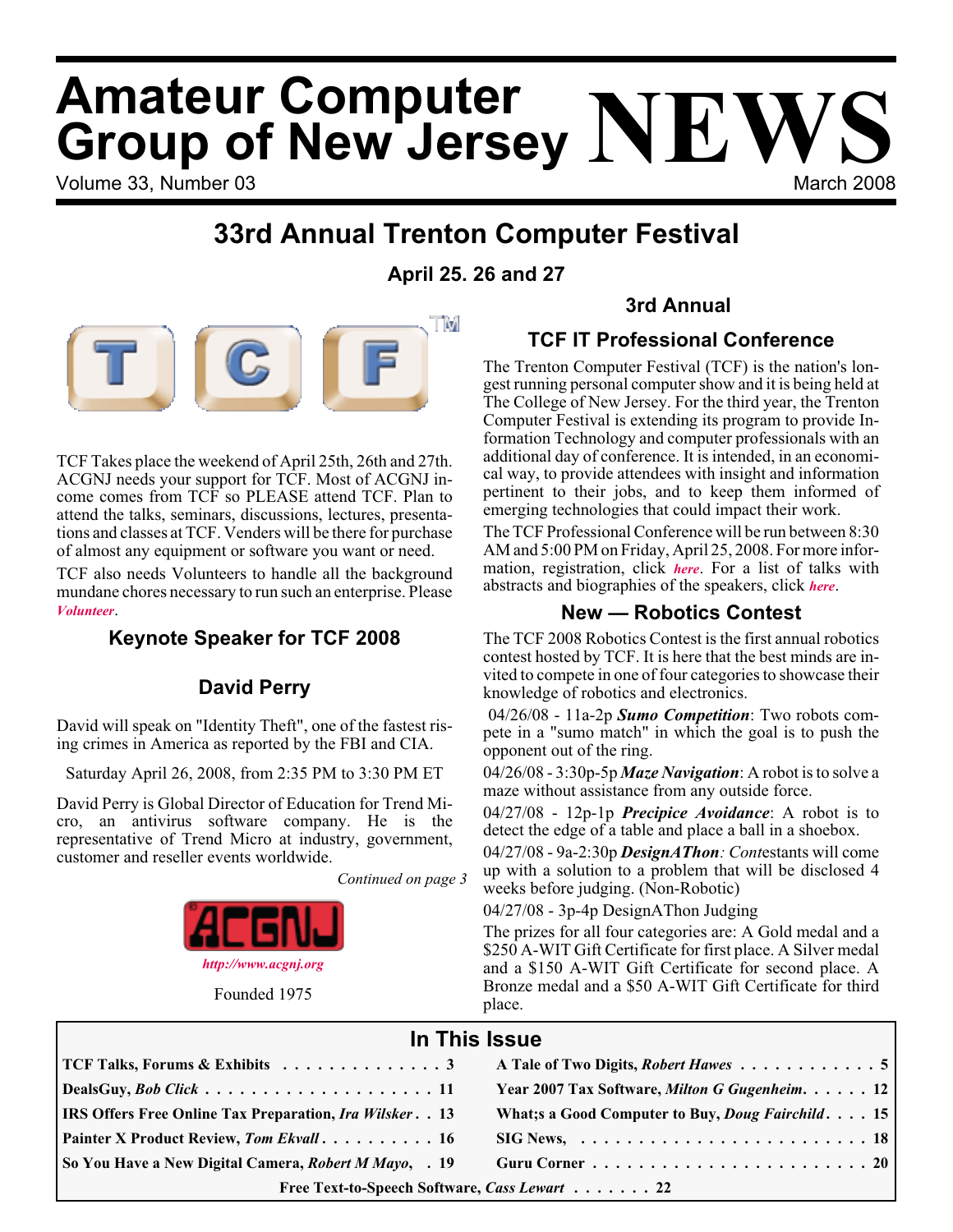#### **Officers, Directors and Leaders**

| <b>Officers</b>                |                      |                    | <b>Board of Directors</b>   |                     |                    |
|--------------------------------|----------------------|--------------------|-----------------------------|---------------------|--------------------|
| President                      | Mike Redlich         | (908) 246-0410     | Director Emeritus           | Sol Libes           | $(609)$ 520-9024   |
| Vice President                 | <b>Mark Douches</b>  | $(908) 889 - 2366$ | Through 2008                | <b>Bill Farrell</b> | $(732) 572 - 3481$ |
| Treasurer                      | Malthi Masurekar     | $(732) 560 - 1534$ |                             | David McRichie      |                    |
| Secretary                      | Paul Syers           | $(732)$ 388-1345   |                             | Lenny Thomas        |                    |
| Past President                 | Frank Warren         | $(908)$ 756-7898   |                             | Don McBride         | $(732) 560 - 0369$ |
| <b>Special Interest Groups</b> |                      |                    | Through 2009                | Gregg McCarthy      |                    |
| Net.                           | Manuel J. Goyenechea |                    |                             | Arnold Milstein     | $(908)$ 753-8036   |
| C Languages                    | Bruce Arnold         | $(908)$ 735-7898   |                             | John Raff           | $(973)$ 992-9002   |
| Firefox Activity               | David McRitchie      |                    |                             | <b>Bob Hawes</b>    |                    |
| Genealogy                      | Frank Warren         | $(908) 756 - 1681$ | <b>Standing Committees</b>  |                     |                    |
| Investing                      | Jim Cooper           |                    | APCUG Rep.                  | Frank Warren        | $(908)$ 756-1681   |
| Java                           | Michael Redlich      | $(908)$ 537-4915   | Facilities                  | John Raff           | $(973)$ 992-9002   |
| Layman's Forum                 | Matthew Skoda        | (908) 359-8842     | Financial                   | <b>Mark Douches</b> | $(908) 889 - 2366$ |
| <b>LUNICS</b>                  | Andreas Meyer        |                    | Historian                   | Lenny Thomas        |                    |
| NJ Gamers                      | Gregg McCarthy       |                    | Membership                  | Mark Douches        | $(908) 889 - 2366$ |
| Mobile Devices                 | David Eisen          |                    | Newsletter                  | $-$ open $-$        |                    |
| VBA & Excel                    | James Ditaranto      | $(201)$ 986-1104   | <b>Trenton ComputerFest</b> | Mike Redlich        | $(908)$ 246-0410   |
| Web Dev                        | Evan Williams        | $(908)$ 359-8070   | Vendor Liaison              | <b>Bill Farrell</b> | $(732) 572 - 3481$ |
| <b>Window Pains</b>            | John Raff            | $(973)$ 992-9002   | Webmaster                   | John Raff           | $(973)$ 992-9002   |
|                                |                      |                    |                             |                     |                    |

### **ACGNJ News**

**Editor** Barbara DeGroot 145 Gun Club Road Palmerton PA 18071 Tel: (570) 606-3596 bdegroot@ptd.net

#### **Associate Editor** Bill Farrell (732) 572-3481 *wfarr18124@aol.com*

**Publisher**

**ACGNJ News** is published by the Amateur Computer Group of New Jersey, Incorporated (ACGNJ), PO Box 135, Scotch Plains NJ 07076. ACGNJ, a non-profit educational corporation, is an independent computer user group. Opinions expressed<br>herein are solely those of the individual author or editor. This publication is **Copy-**<br>right © 2008 by the Amateur Computer<br>Group of New Jersey, Inc., all rights re-**Group of New Jersey, Inc., all rights re- served. Permission to reprint with ap- propriate credit is hereby given to non-profit organizations.**

**Submissions:** Articles, reviews, cartoons, illustrations. Most common formats are acceptable. Graphics embedded in the docu-<br>ment must also be included as separate files. Fax or mail hard copy and/or disk to editor: OR e-mail to Editor. **Always con**firm. Date review and include name of word processor used, your name, address and phone *and* name, address and phone of manufacturer, if available.

**Tips for reviewers:** Why does anyone need it? Why did you like it or hate it? Ease (or difficulty) of installation, learning and use. Would you pay for it?

**Advertising:** Non-commercial announce- ments from members are free. Commercial ads 15 cents per word, \$5 minimum. Camera ready display ads: Full page (7 x 10 inches) \$150, two-thirds page  $(4\frac{1}{2} \times 10)$  \$115, half-page \$85, one-third \$57, quarter \$50, eighth \$30. Discount 10% on 3 or more con- secutive insertions. Enclose payment.

**Publication Exchange:** Other computer user groups are invited to send a subscription to ACGNJ at the address below. We will re- spond in kind.

**Address Changes** should be directed to Martin Rosenblum (*m.rosenblum@ieee.org*) and/or to his attention at ACGNJ at the ad- dress below.

**Membership**, including subscription: 1 year \$25, 2 years \$40, 3 years \$55. Student or Senior Citizen (over 65): 1 year \$20, 3 years \$45. Family of member, without subscription, \$10 per year. Send name, address and payment to ACGNJ, PO Box 135, Scotch Plains NJ 07076.

**Typographic Note**: The ACGNJ News is produced using Corel Ventura 5. Font fami- lies used are Times New Roman (TT) for body text, Arial (TT) for headlines.

#### **E-Mail Addresses**

Here are the e-mail addresses of ACGNJ Officers, Directors and SIG Leaders (and the Newsletter Editor). This list is also at (*<http://www.acgnj.org/officers.html>*).

| Bruce Arnold                                  | barnold@ieee.org               |  |  |
|-----------------------------------------------|--------------------------------|--|--|
| Jim Cooper                                    | $\lim$ ( $a$ ) the coopers.org |  |  |
| Barbara DeGroot                               | bdegroot@ptd.net               |  |  |
| Mark Douches                                  | pcproblems@pobox.com           |  |  |
| David Eisen                                   | ultradave@gmail.com            |  |  |
| <b>Bill Farrell</b>                           | wfarr18124@aol.com             |  |  |
| Manuel Goyenechea                             | Goya@acgnidotnetsig.org        |  |  |
| <b>Robert Hawes</b>                           | r.d.hawes@hotmail.com          |  |  |
| Sol Libes                                     | sol@libes.com                  |  |  |
| Malthi Masurekar                              | masureka@umdnj.edu             |  |  |
| Don McBride                                   | don@mcbride.name               |  |  |
| Gregg McCarthy                                | greggmc@optonline.net          |  |  |
| David McRichie                                | dmcritchie@hotmail.com         |  |  |
| Andreas Meyer                                 | lunics@acgnj.org               |  |  |
| Arnold Milstein                               | mrflark@yahoo.com              |  |  |
| John Raff                                     | john@jraff.com                 |  |  |
| Mike Redlich                                  | mike@redlich.net               |  |  |
| Matt Skoda                                    | som359@aol.com                 |  |  |
| Keith Sproul                                  | ksproul@noc.rutgers.edu        |  |  |
| Paul Syers                                    | rtpss47067@yahoo.com           |  |  |
|                                               | paul.2000-paul@yahoo.com       |  |  |
| Lenny Thomas                                  | lennythomas@technologist.com   |  |  |
| <b>Scott Vincent</b>                          | scottvin@optonline.net         |  |  |
| Frank Warren                                  | kb4cyc@webwarren.com           |  |  |
| Evan Williams tech@evanwilliamsconsulting.com |                                |  |  |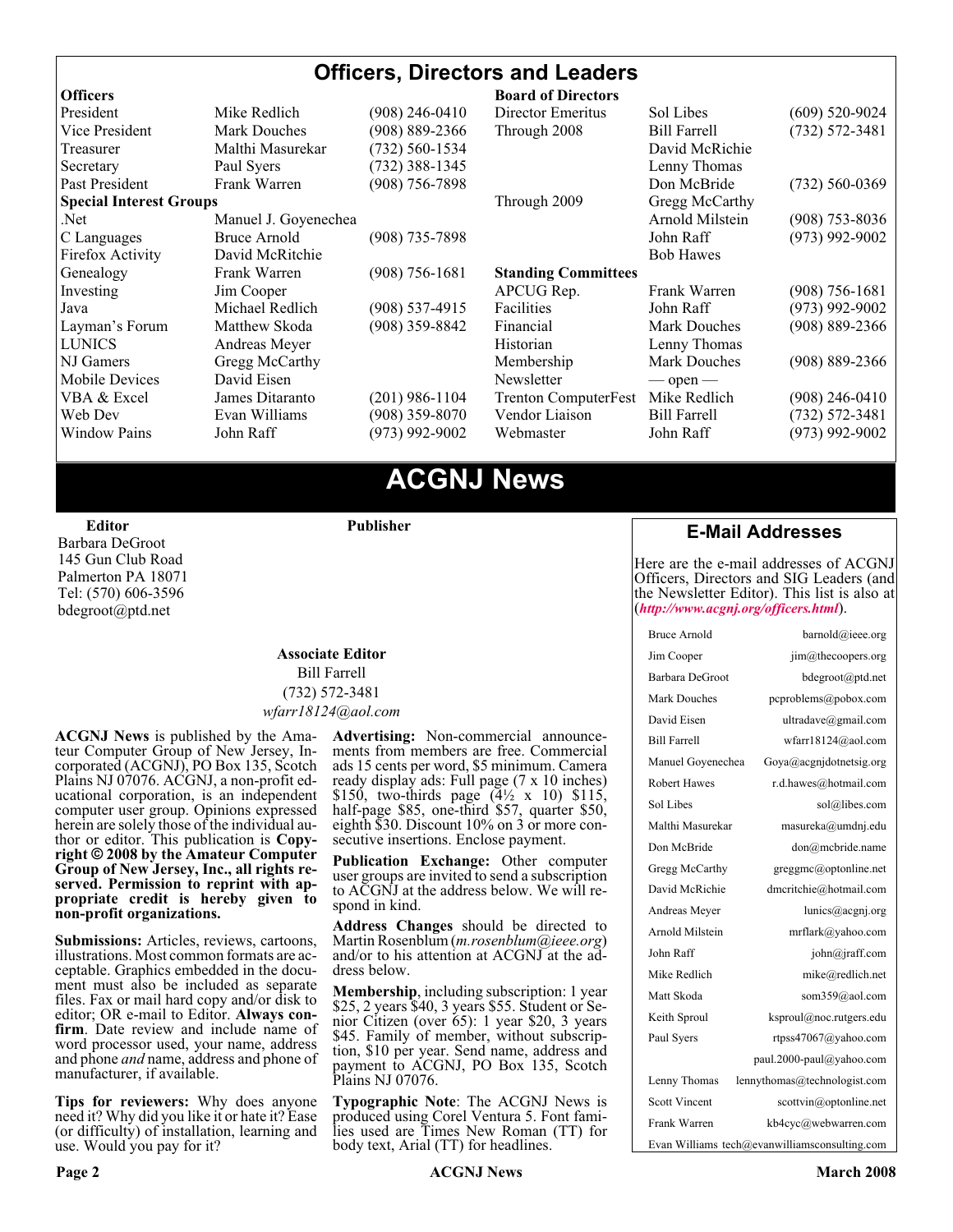### **TCF 2008 Talks, Forums and Exhibits**

Visit *[Talks and Forums](http://www.tcf-nj.org/web/TCF-2008-Talks-and-Forums.html)* for scheduling, abstracts and biographies of the speakers. Here is a summary of the subjects:

#### **Saturday, April 26**

#### *IT PC - Room BSC-210*

\* Internet Job\$\$\$ by Donald Hsu, Dominican College

\* Introduction to Searching with Regular Expressions by Christopher Frenz, New York City College of Technology

\* Agile Software Develeopment by Matthew Ganis, IBM/Pace University

\* Comparison of Popular Social Networking Tools for Professionals by Ron Graham, Isles YouthBuild Institute, Trenton NJ

\* Integrating Oracle 10g XML: A Case Study by Coleman Leviter, Arrow Electronics

#### *Digital/Graphics - Room BSC-211*

\* Getting Started With Microcomputers, the Internet, and Digital Photography by Herman Hinitz, HBH Associates

\* Seeing Clearly through your monitors lens by Thomas G. Brown, Consultant

\* Advances in Digital Photography by Shabbir Moochalla, IEEE Princeton Central Jersey Section

\* A Case Review in the Evolution of a Computer Language by Claude Kagan, Retired

#### *Consumer Apps - Room BSC-202W*

\* Designing Intelligent Multimodal User Interfaces for Mobile Wireless Devices by Osamuyimen (Uyi) Stewart, IBM Research

\* Building a Home Theater PC with Mediaportal by Douglas Ferguson, EMC

\* Dangers of File Sharing vs. Identity Theft by Rebecca Mercuri, Notable Software, Inc.

#### *Software Apps - Room BSC-202E*

\* RESTful Web Services by Mike Barlow, Sensor Technologies

\* Should You Upgrade to Windows Vista? by David Soll, Omicron Consulting

\* The Future of Computers by Allen Katz, The College of New Jersey

\* Video Games 2008 by Roger Amidon, Nanergy, Inc.

#### *Technology - Room SB-D*

\* All About HDTV by Cass Lewart, Freelance writer

\* VoIP (Voice Over IP) Update by Joe Budelis, Persimmon Telecommunications

\* LP to MP3 by David Ciotti, The College of New Jersey

\* Science and Computers at Home by Mark Streitman, New Jersey Society for Amateur Scientists

\* The Apollo Guidance Computer: Architecture and Operation by Frank O?Brien, Infoage Science/History Learning Center

#### *Education - Room SB-E*

\* Bionformatics Workshop by James Dyer and Katherine Herbert, Science Informatics, Montclair State University

*Continued*

#### **Keynote Speaker,** *continued from page 1*

He is a leading authority on computer virus prevention with more than 25 years in the technical support and education field. He has appeared at numerous industry trade shows, been featured on hundreds of television and radio broadcasts and in print media interviews, and is well recognized in he antivirus industry. He is one of the most quoted experts in the field of computer viruses, malware and security education.

He has worked in the field since 1991, and in the computer industry since 1979. Before Trend Micro he worked at Norton on Norton Antivirus, and at McAfee. David has been interviewed by The New York Times, The Washington Post, Time magazine, ZDNet and other publications. He has appeared on TV and radio all over the world, including Good Morning America, BBC News, Fox News and ABC News.

He is a leading authority on computer virus prevention with more than 25 years in the technical support and education field. He has appeared at numerous industry trade shows, been featured on hundreds of television and radio broadcasts and in print media interviews, and is well recognized in he antivirus industry. He is one of the most quoted experts in the field of computer viruses, malware and security education.

end of 1999 during the Y2K vigilance, providing his services as a computer virus expert for the President?s Task Force on Y2K Issues.  $\Box$ 

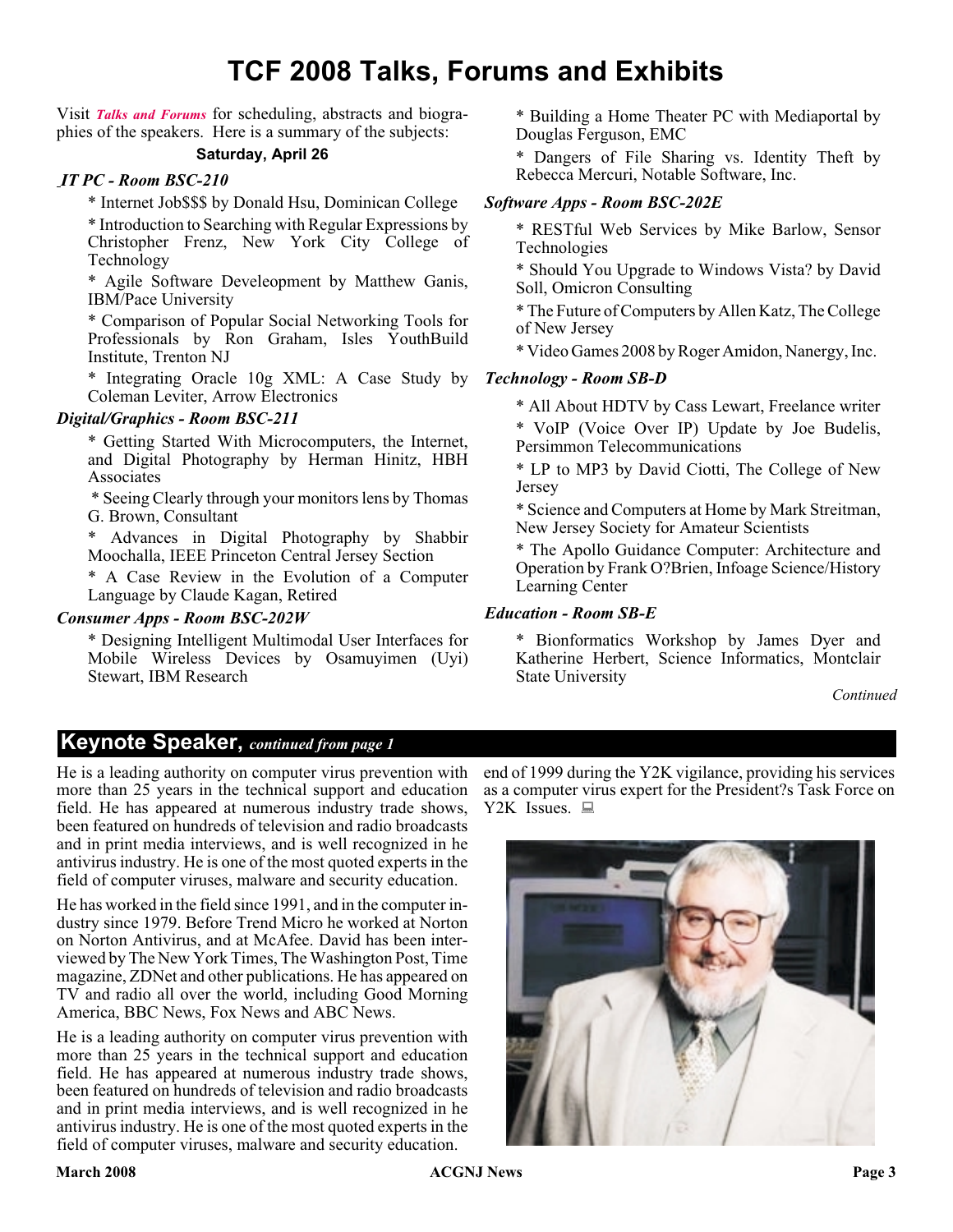\* 2008's Newest and Best Search Engines, Websites & Software plus Videos, Amazing Robots and more! by Eva Kaplan, Computers + Kids Camp/Pennington *Internet - Room SB-D* Computer School

\* Using Technology to Lose Weight by John LeMasney, Consulting

\* How to Refill Laser Cartridges and Cut Printing Cost by Irene Wissman, NYACC

#### *Hardware - Room SB-F*

\* Controlling the World with PICs in 2008 by Paul Bergsman, Author and Independent Consultant

\* Rolling Your Own PC-Boards 2008 by Paul Bergsman, Author and Independent Consultant

\* Workshop on Home Automation by Neil Cherry, Author/AT&T Research Lab

\* Protecting Intellectual Property by Michael Feigin, Law Office of Michael Feigin

\* How to Make a Gadget by Mark Streitman, Evolutionary Thought,LLC/Microchip Design Partner

#### *Software - Room SB-G*

\* Introduction to C++ by Michael Redlich, ExxonMobil Research & Engineering

\* C++ Advanced Features by Michael Redlich, ExxonMobil Research & Engineering

\* Introduction to Object-Oriented Programming and Design Principles by Michael Redlich, ExxonMobil Research & Engineering

\* Ubuntu: What It Is, and Where It's Going by Joseph Terranova, Ubuntu New Jersey Local Community Team

\* Significance of 1980 Kaypros in the evolution & revolution of portable personal computers by Frank Gadek, Retired

#### *Special - Room SB-H*

\* OpenVMS for the Hobbyist: Industrial Strength at No Cost by Robert Gezelter, Software Consultant

\* Workshop on Advanced Web Site Development using Open Source Libraries by Mike Barlow, Sensor *IT PC - Room SB-H* Technologies / ACGNJ Lotus Notes User Group

\* Financial Market Turning Points Identified Using Neural Networks, Donn Fishbein, Neuroquant

\* Project Management: Opportunities Unlimited by Donald Hsu, Dominican College

#### *Ameteur Radio - Room SB-103*

\* Ham Radio License Testing and information

\* Ham Radio License Testing and information - Second Exam

\* APRS, where we are and where we are going by Brian Boccardi, NJ state office of emergency management

#### *Exhibits - Rec Center Room-RC*

\* Poster Sessions, Historic, Wireless Technologies, Robotic & Electronics Contests, Electronic Music, Digital Imaging, and Multimedia Computing

#### **Sunday, April 27**

\* Financial Market Turning Points Identified Using Neural Networks by Donn Fishbein, Neuroquant

\* VoIP (Voice Over IP) Update by Joe Budelis, Persimmon Telecommunications

\* 2008's Newest and Best Search Engines, Websites & Software plus Videos, Amazing Robots and more! by Eva Kaplan, Computers + Kids Camp/Pennington Computer School

\* A Case Review in the Evolution of a Computer Language by Claude Kagan, Retired

#### *Applications - Room SB-E*

\* Controlling the World with PICs in 2008 by Paul Bergsman, Author and Independent Consultant

Rolling Your Own PC-Boards 2008 by Paul Bergsman, Author and Independent Consultant

\* Using Technology to Lose Weight by John LeMasney, Consulting

#### *Technology - Room SB-F*

\* Protecting Intellectual Property by Michael Feigin, Law Office of Michael Feigin

\* LP to MP3 by David Ciotti, The College of New Jersey

\* Integrating Oracle 10g XML: A Case Study by Coleman Leviter, Arrow Electronics

#### *Special - Room SB-G*

\* The Apollo Guidance Computer: Architecture and Operation by Frank O?Brien, Infoage Science/History Learning Center

\* Hands-On Java Programming Workshop by Michael Redlich, ExxonMobil Research & Engineering

\* Better Performance for Your Web Server by Guy Ferraiolo, CNET Networks

\* Getting a Job as a Visual C#.NET Programmer by Donald Hsu, Dominican College

\* Introduction to Searching with Regular Expressions by Christopher Frenz, New York City College of Technology

Emerging Technology: Wireless Body Area Networking by Maulin Patel, Philips Research North America

#### *Exhibits - Rec Center Room-RC*

\* Poster Sessions, Historic, Wireless Technologies, Robotic & Electronics Contests, Electronic Music, Digital Imaging, and Multimedia Computing  $\Box$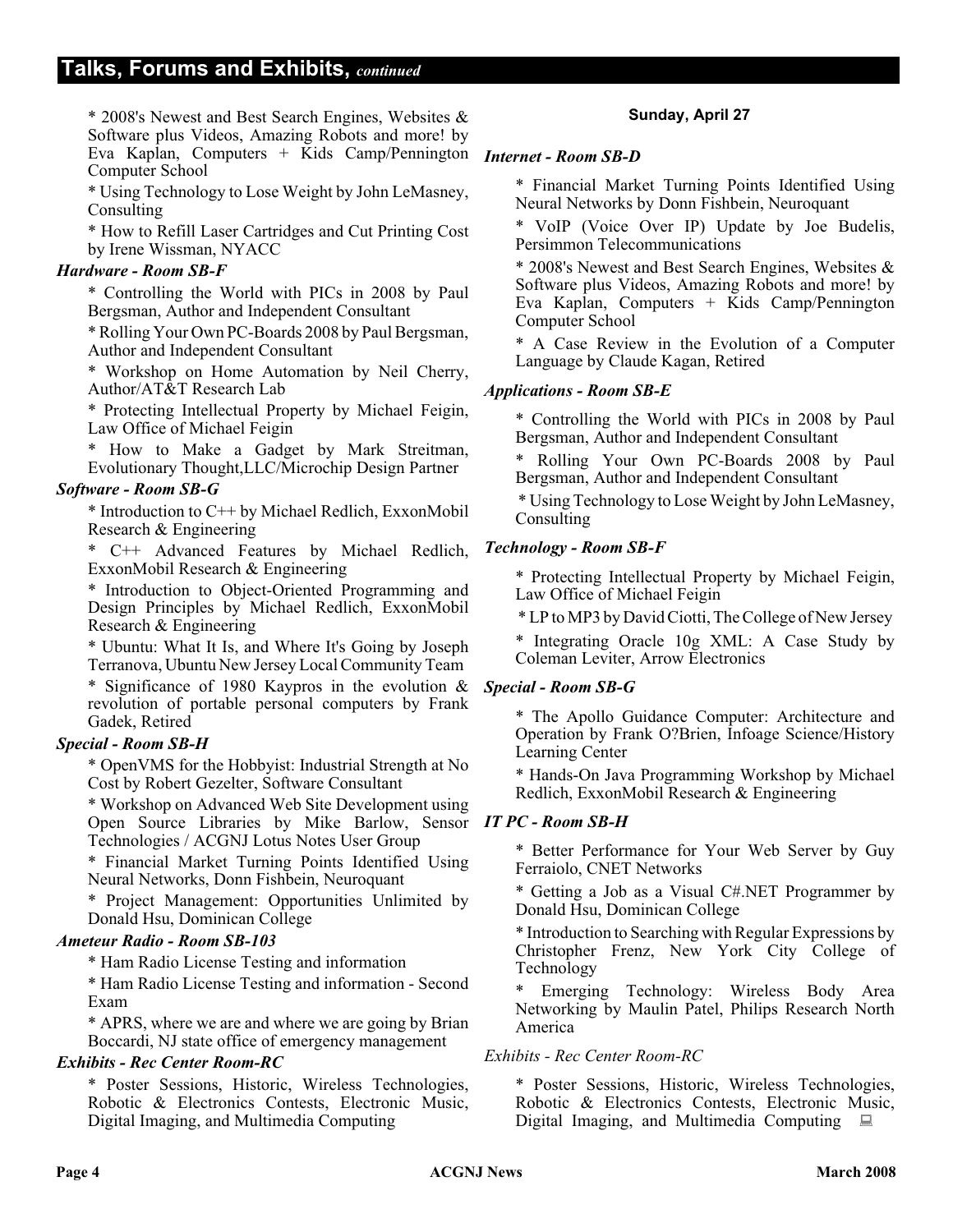### **A Tale of Two Digits**

*Robert Hawes (r.d.hawes@hotmail.com), ACGNJ*

We'll be racking up a *lot* more than two digits before this article is done; but if I used any other number in the title, it might obscure my titular rip-off of Dickens. Anyway, we'll be working with binary files, so that "two" *does*fit. However, as is often the case in my articles, I'll start out with a topic that seemingly has nothing to do with the title; namely, TV trivia. Anybody remember *Hogan's Heroes*? Who'd make a *comedy* about a World War II POW camp? Anyway, a lot of people (including me) liked it. Over the years, there have been other TV programs in which a combination of good writing and good acting succeeded in overcoming a bad premise. If this was a TV Club newsletter, perhaps I'd list them; but I brought up *Hogan's Heroes* only to introduce another show produced in a similar vein.

*'Allo 'Allo* was a 1982-1992 BBC comedy set in World War II occupied France. In the USA, it's often been rebroadcast on PBS. There are a lot of things about this silly sit-com to recommend. Here, I only want to showcase its ingenious use of language; and what's even better, nobody ever explained anything. You just knew it from watching the actors interact. Of course, it's a British show, so everybody was speaking English. French characters spoke English with a French accent. German characters spoke English with a German accent, whether they were speaking to the French characters or among themselves. When the writers wanted to emphasize that the Germans were actually speaking German, they had them*yell!* A handful of English characters spoke English with an only slightly exaggerated English accent, and had absolutely no idea what the French characters were saying. Just a few of the French characters could speak English. When they did, they'd switch over to a cliché snooty upper-class English accent. As far as language went, my favorite character was Officer Crabtree (played by Arthur Bostrom), an undercover English spy who spoke French *wrong!* My talent for mimicry is infinitesimally small, so I'm only able to reproduce one of his lines. When impersonating a French gendarme, he would say; "I am disgeezed as a peloseman". From time to time, the plot would call for one or more of the characters to sing. Usually, it was just in the background, as other characters spoke their funny lines; but once, Officer Crabtree stepped up to the mike, and the result was hilarious all by itself. About halfway through the series, the writers introduced some Italian characters, who of course spoke English with an Italian accent. Character-wise, they acted like stereotypical buffoons; and either the writers couldn't think of anything else to do with the Italian language itself, or what they did was so subtle that I completely missed it. However, the writers did have one last ace up their sleeves. At the end of the series, several other British secret agents showed up, and they *all* spoke mangled French. You suddenly realized that somewhere in England there was a spy school that actually taught incredibly bad foreign language.

Well, enough of that. Here's another seemingly irrelevant digression. In 1994, a person whose name I *refuse* to commemorate (and who had nothing whatever to do with the development of Linux) made a discovery. Nobody had ever

filed to copyright or trademark the word "Linux". So he did. Then he sat back and demanded royalty payments for the use of "his" word. It took three years and a lawsuit to make this guy go away. Now, being something of an Evil Genius myself, I've made a similar discovery. Nobody has ever copyrighted the number 28. It's one of my favorite numbers, and I've used it very often over the years. I know that if I look through my records, I can document many cases of "prior art". This is great! I know I can make quite a decent income collecting royalties for the use of 28. I'll be set for life. What!!! You say that I can't copyright a number. Nobody can? Then what's all this Digital Millenium Copyright Act (DMCA) nonsense? Each and every digital file or signal that ever was or ever will be created in this world or any other is also just *one* single unique (and *very* large) number. That's what the word "digital" *means*, for Pete's sake. If my proposed copyright of 28 is invalid, then so is *every* other DMCA copyright. *At last*, we've come to the topic of this month's article.

I intend to create and save a text file on one computer, then copy the number that represents that file on to a piece of paper. Then, carrying *only* that piece of paper, I intend to walk into another room, to another computer that is *not* connected to the first computer by any network of any kind. There, I'll create a blank file and, using a program that can read and write disk sectors, insert that number into that file. Next, I'll close that no-longer-empty file, and then view it with a standard text editor (probably NOTEPAD). This should clearly demonstrate that, while the file was being transmitted (and as long as it resided on my hard disk without being accessed), it was in essence just a number; and therefore inherently un-copyrightable. Finally, I'll cite a recent US Supreme Court decision which indicates that even if the *contents* of my first file had been copyrighted, there is currently no reason to assume that the copyright applies to my second file. Take that, you Recording Industry Association of America (RIAA) lawyers!

That may sound simple enough, but to actually *do* it, I'll need to work with four numbering systems, or mathematical "languages". (Aha! We have a tie-in). Going with the *'Allo 'Allo* analogy: For English we have Decimal numbers (based on powers of ten, so also called base-10). They're the usual, every-day "language" of most of our "viewers". For French, we have Hexadecimal numbers (based on powers of sixteen, so base-16; and also called Hex numbers). Many of them may look like English words (Decimal numbers), but they're pronounced differently (have different values). For German, we have Binary numbers (based on powers of two, so base-2). They're large, intimidating, and technical. For Italian, we have Octal numbers (based on powers of eight, so base-8). They only come up once, much further down, so they hardly contribute anything to our "plot". All the calculations I'll be doing are fairly simple, but I'll have to do them over and over (and over and over) again. So, let's begin:

*Continued* We'll start small. On computer number one (my XP computer), I created a text file named MYNAME.TXT,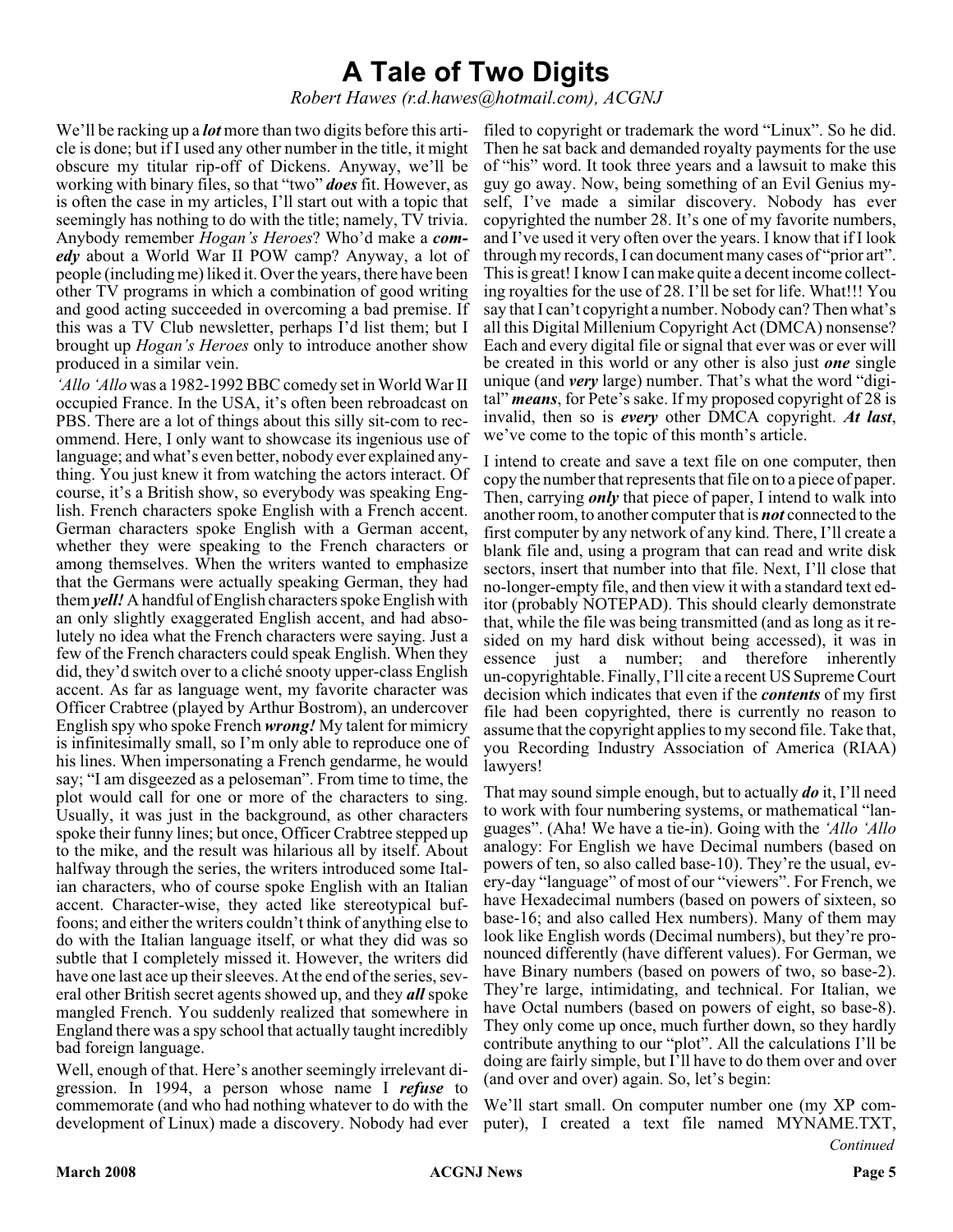containing the following (*not* counting the quotation marks); "Bob." That's four characters, including the period after the second b. Then, before saving the file, I hit the Enter key. That added a carriage return and a line feed, bringing the total to six characters. Running DIR from a command prompt, I got (after I removed all but one blank space between each item):

#### 02/12/2008 04:20 AM 6 MYNAME.TXT

As you can see from the 6, the resultant text file is, in fact, six bytes long. Note that if I had done this on a Linux/UNIX computer instead of a Windows/DOS computer, the file would have been only five bytes long. I had an extensive tirade describing the cause for this difference, vigorously denouncing anything and everything along the way. This is, in fact, one of the three major reasons why I haven't done more to switch my personal (as opposed to professional) computer use to Linux in the last few years. However, since I won't be using any Linux machines in this article, I decided to just note the discrepancy here, then drop it and move on. I'm sure I'll be able to work my indignant rant into some future article. You should consider yourselves fortunate this time.

Anyway, returning to our main thread: I looked at MYNAME.TXT (running a twenty-one year old DOS file viewing program from the XP command prompt), and saw the following (again, not counting the quotation marks): "42 6F 62 2E 0D 0A". While only four of them are obviously different, all six are actually hexadecimal numbers, not decimal numbers. Hex 42 (which is pronounced four-two, *not* forty-two, and is equivalent to 66 in decimal notation) is the ASCII (American Standard Code for Information Interchange) code for an upper case B. 6F (111 in decimal) is the code for a lower case o. 62 (98 in decimal) is the code for a lower case b. 2E (46 in decimal) is the code for a period. 0D (13 in decimal) is the code for carriage return. Finally, 0A (10 in decimal) is the code for a line feed. Furthermore, those aren't even really six numbers. The spaces between them were only inserted by the DOS file viewer, to make it easier for us to comprehend what is being displayed on the screen. Those twelve characters actually make up just *one* hexadecimal number: 426F622E0D0A.

Before continuing, we need to briefly go over the definitions of four more concepts: "bits", "bytes", "serial transmissions", and "parallel transmissions". (I could go into a*whole lot* more detail here, but I won't. Lucky you!) A bit has only two possible states, which can be represented by a single binary digit (either a zero or a one). A byte is a group of eight bits, which can be represented by either eight binary digits or *two* hexadecimal digits. Serial transmissions are done through serial ports, one bit at a time. Parallel transmissions are done through parallel ports, eight bits (and thus one byte) at a time. The most common devices connected to the original IBM PC serial ports were mice (mouses?) and external modems. The most common device connected to the original IBM PC parallel port was a printer. Nowadays, due to the rise of USB (Universal Serial Bus) ports, hardly anybody uses the older style serial or parallel ports any more. Indeed, they'll probably both be completely eliminated in the next great computer re-design (which is almost upon us). Personally, I *don't* like this. (I'm a huge believer in backwards compatibility). But aside from wailing and gnashing of teeth, there's nothing I can do about it.

Now, just for this article, I'm going to create my own computer output device; which I'll call the S/PQ (Serial/Parallel-and-a-Quarter) port. It's parallel in that it has *ten* signal transmission lines (labeled zero through nine), and it's serial in that only *one* of those transmission lines can be in use at any one time. Best of all, my research and development budget and my start-up costs will both be *zero*; because it's made of scrap paper, and it only requires a pencil to operate. (How's that for a killer combination of silliness and new technology)? Actually, we *could* invent a device that would emit one of ten possible voltage states at any one time, thus transmitting an output signal as decimal digits. It'd be stupid and wasteful, but it might be necessary if our legislators are so dense they can't see that as far as their inherent mathematical values (and thus their intelligence transmission capabilities) go, there's *no* difference between a decimal number and its corresponding binary number.

Getting back on track again: I next had to convert the space-separated contents of MYNAME.TXT (42 6F 62 2E 0D 0A) from hexidecimal-represented bytes to binary-represented bytes. That was easy. The only reason we even bother with hexadecimal digits at all is because each and every one of them is *instantly* convertible into four binary digits. Thus, I got: 0100 & 0010 from 42, 0110 & 1111 from 6F, 0110 & 0010 from 62, 0010 & 1110 from 2E, 0000 & 1101 from 0D, and 0000 & 1010 from 0A. After removing commas, ampersands and Hex digits, I got: 01000010 01101111 01100010 00101110 00001101 00001010. Remember, there really were *no* spaces between each group of eight digits in the actual binary number itself. Like the commas we usually stick between groups of three digits in a decimal number, those spaces were inserted between each byte for clarity, *only* when they were being displayed on-screen by the file viewer. From now on, though, we're going to leave them in. Otherwise, not only would it be very confusing for us to read, but our newsletter's desktop publishing program might go crazy trying to wrap the resulting extremely over-long lines. (Or would it just wrap cleanly like Word does, or maybe stick a dash at the end of each solid line of ones and zeroes? Either way would still be practically unreadable, but at least the program wouldn't bomb. We'll have to try it some time and see what happens).

Next, I had to convert 01000010 01101111 01100010 00101110 00001101 00001010 into decimal notation. This was tedious but not difficult. I simply had to add the values of those powers of two that contained a one. In the USA and most of its good buddies, the *right*-most digit is always raised to the smallest power (which is *zero*). Any number, raised to the zeroth power, is equal to unity (or one). However, in this case, there was a zero in that position, so I *didn't* add a one. Next, any number raised to the first (oneth?) power is equal to itself. Since there was a one in that position, I started by

*Continued*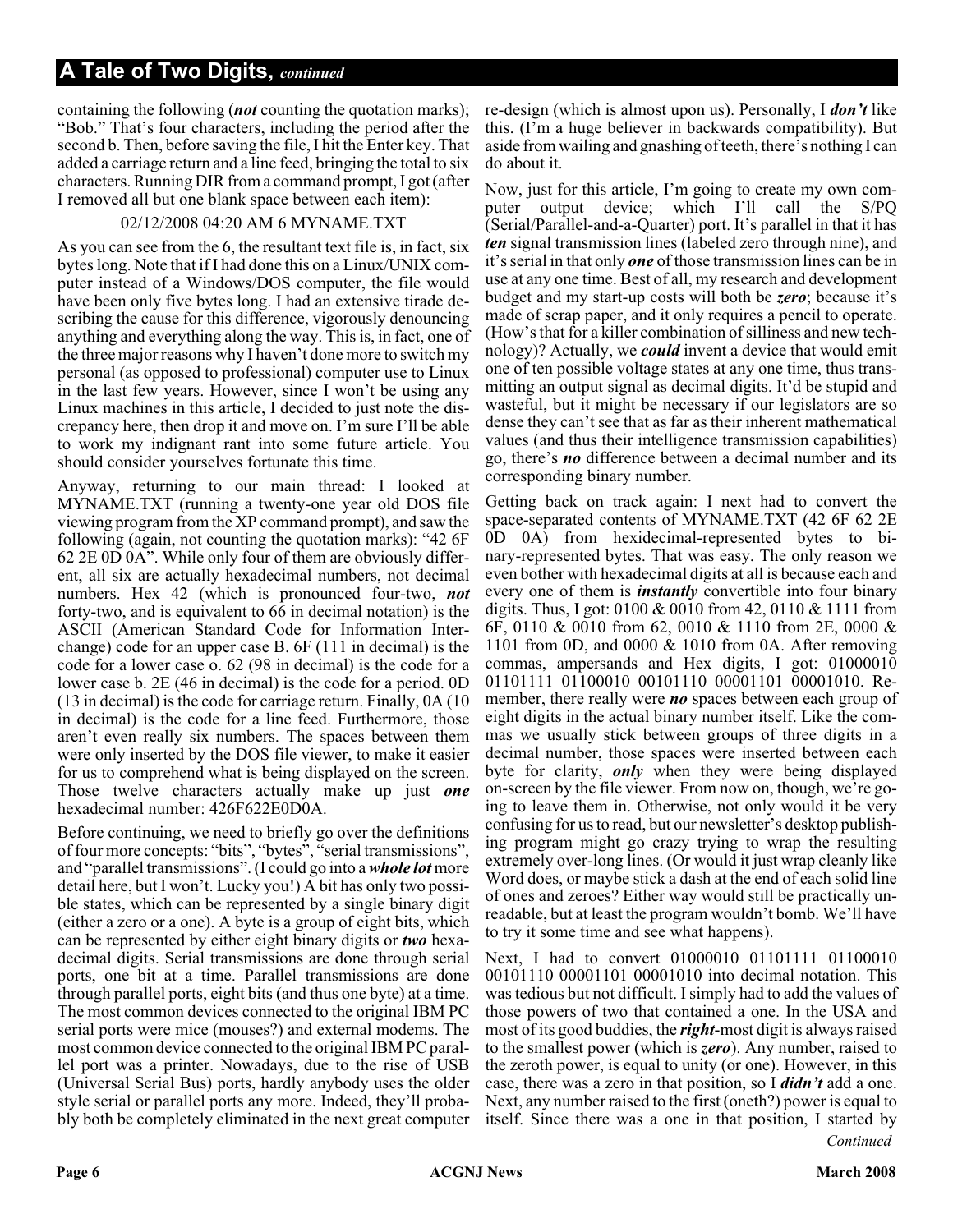adding a two. The *left*-most digit is the highest power for a particular number. (In this case, forty-seven). Two to the forty-seventh power is equal to 140,737,488,355,328; but in this case, that position contained a zero. The highest non-zero-occupied power was forty-six, equal to 70,368,744,177,664. From that information, I could tell that my decimal equivalent would come out somewhere in between 70,368,744,177,664 and 140,737,488,355,328. Then, I quit stalling and actually *did* the calculations:

The powers of two that I had to add were: one, three, eight, ten, eleven, seventeen, eighteen, nineteen, twenty-one, twenty-five, twenty-nine, thirty, thirty-two, thirty-three, thirty-four, thirty-five, thirty-seven, thirty-eight, forty-one and forty-six. That's  $2 + 8 + 256 + 1,024 + 2,048 + 131,072 +$  $262,144 + 524,288 + 2,097,152 + 33,554,432 + 536,870,912$ + 1,073,741,824 + 4,294,967,296 + 8,589,934,592 +  $17,179,869,184$  + 34,359,738,368 + 137,438,953,472 + 274,877,906,944 + 2,199,023,255,552 +  $+$  2,199,023,255,552  $+$ 70,368,744,177,664. Those numbers added up to 73,046,155,988,234; just over seventy-three *trillion!* Quite a large number, especially when you consider that it uniquely defined a file containing only *six* characters of information! Okay. Then, carrying *only* that last fourteen digit decimal number (written on a piece of paper), I walked over to the room containing computer number two (my 98SE computer). It's no longer allowed to access the Internet, so it must not *ever again* be connected to my current TCP/IP via DSL Router network. (Lately, I've been pondering the possibility of reconstructing my old "thin" coax cable network to connect my older machines; but, like more and more stuff these days, I haven't actually got around to doing anything about it yet.). Incidentally, when I took that walk, I *was* wearing sneakers.

At the 98SE computer, I created an empty six byte text file called WHATNAME.TXT, into which I intended to insert my number (after I had re-converted it). This is actually a pretty good simulation of what actually happens when you download a file from the Internet. *None* of the information (not even the filename) from whatever version of an FAT (File Allocation Table) that is being used on the source computer is transmitted during the download itself. Just the stream of ones and zeroes that make up the contents of the sectors on the hard (or whatever kind of) disk that the FAT points to. In other words, just *one* humungous binary number. *Nowhere* in that stream is there *any* indication of what that file's name might be, when it was made, or how long it is. You do, however, get some information *before* the download starts, via a different conduit. (Typed-on-the-screen-net, if you will). You get a "save as" window, which lists the file's current name and a general description of its size (used only to estimate download time). Mostly, we accept the name as given, but we don't have to. We can change it to anything we want. The file isn't affected in any way by whatever name is listed in your computer's local FAT; and the program managing the download never even knows that name. It just cares about the target sectors on your local drive that your FAT points to. After the download is completed, your local operating system writes

the length of the file into the "size" field of your FAT by counting the sizes of the sectors actually being used on *your* hard disk. Likewise, it assigns the file's date and time using the current information that it gets from *your* local clock/calendar. (It's always irked me that downloaded files don't retain their original creation times and dates. In this instance, however, the discrepancy supports my argument, so I won't complain).

You should know me well enough by now to *not* be surprised by another digression: Other than downloads, if you ever copy a file from one location to another, and the new file's time and date are the currnet time and date, rather than the time and date from the source file, you've definitely got a *bad* copy. In most instances, you'll find that the file size is obviously smaller, indicating an incomplete copy; but whatever the case, it's still bad. Wipe it out and do it over. I've been professionally embasarred *twice* by bad copies. (Unfortunately, neither of *them* gave me such a clear clue). One time, I was able to determine the cause: Three *bytes* of one file (out of 144 files totaling 81 MB) had been copied incorrectly. That time, I just replaced the one file (once I found it); but the job went from "This will only take a few minutes" to "You won't be able to do any of your own work on this computer for a few hours". The other time, I put together an entirely new computer in the main office, and tested it as completely as I could. At the job site, the *one* piece of auxiliary equipment that we didn't have in stock at the office just flat out refused to work on the new machine. (Although it worked just fine when tested on a different computer already in service there). I could tell it was a software rather than a hardware problem, and deleting and re-entering all the relevant configuration options didn't help. To fix it, I had to take everytiing back to the office, **including** that one piece of equipment (another lesson learned), erase the hard disk and start all over from scratch. *Then*, it worked with no trouble. That took a whole extra day, and I was so rushed that I couldn't take time to figure out the cause of the original failure. Occasionally, even all these years later, it still bothers me that I'll never, ever know exactly what went wrong then. (Talk about obsessive). For ages, I've had this saying; "Once is an accident, twice is a warning, three times is a habit". Maybe I heard it somewhere, or maybe I made it up myself after the third (and *last*) time I accidentally locked myself out of my first college dorm room. Whatever the source, I took it to heart. Since the incidents above, I've always double-checked to make sure that I'm never again embarrassed on the job by a third undetected copying mistake. Sure, it takes more time; but not nearly as much time as I lost on those two jobs.

We now return you to our regularly scheduled math adventure: When last we left our intrepid hero (that would be me), he was just about to convert a fourteen digit decimal number into binary notation. However, there was an ominous cloud on the horizon. According to an ancient urban legend that I just made up, our newsletter's desktop publishing program has been haunted by dark, evil spirits for *years*. (Cue the eerie background music, and lay in a sinister laugh on top of the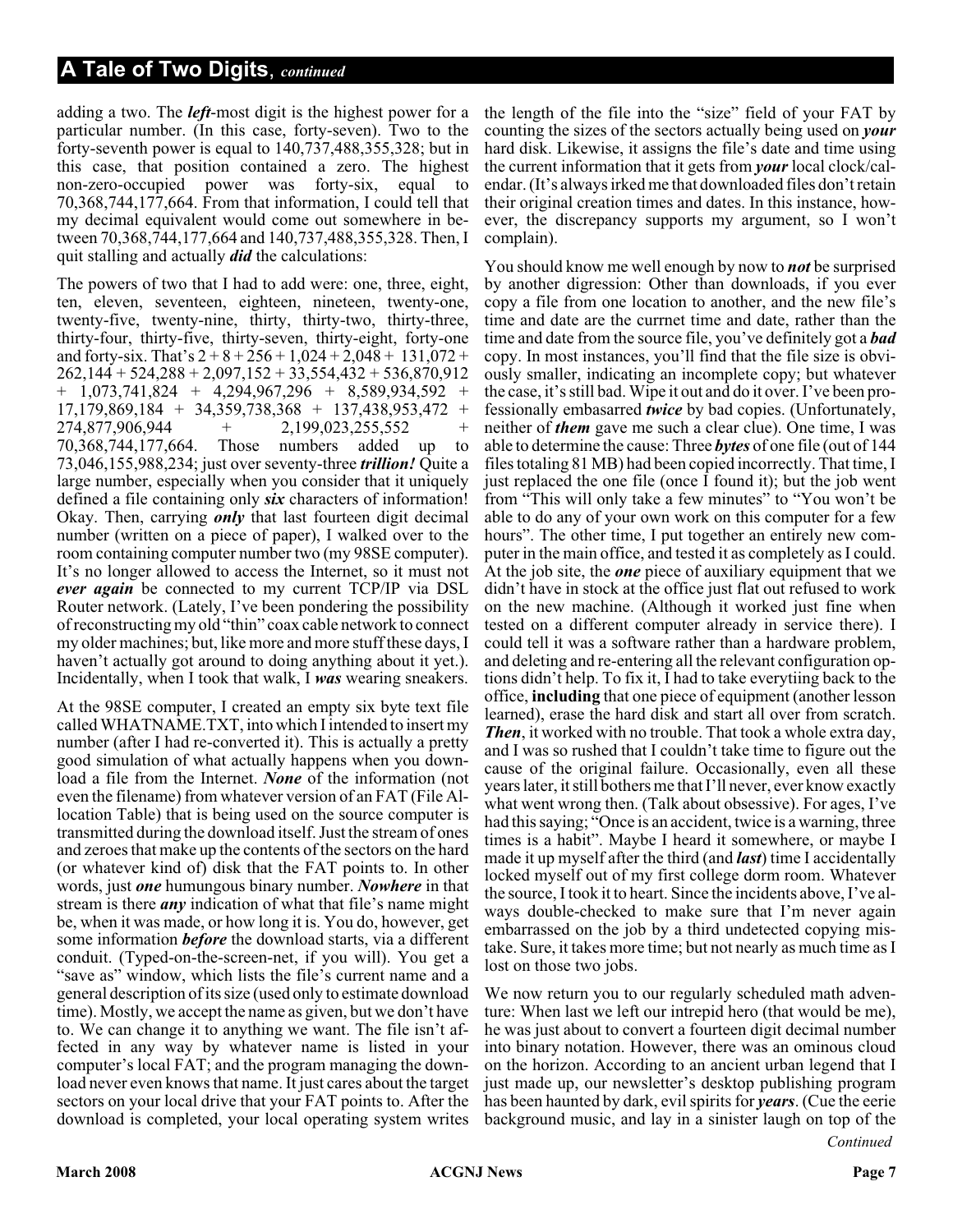soundtrack). It's been almost three years since I began contributing monthly articles to the ACGNJ newsletter, and *every single time* that I tried to include a list of some sort in multiple columns, that desktop publishing program has found some way to sabotage me. Space delimited, tab delimited, whatever. Everything I tried just turned out *wrong!* The best way for me to present the results of my next round of calculations would be in two columns; but I'm tired of being stabbed in the back, so I won't even try that. Instead, I'll attempt to confound the dark forces by sending them only a single column of numbers, and not telling them (or you) what it means until *after* it's been printed. Take that, you avatars of evil! (Boy, am I feeling silly today. Please bear with me).

36,523,077,994,117 18,261,538,997,058.5 9,130,769,498,529 4,565,384,749,264.5 2,282,692,374,632 1,141,346,187,316 570,673,093,658 285,336,546,829 142,668,273,414.5 71,334,136,707 35,667,068,353.5 17,833,534,176.5 8,916,767,088 4,458,383,544 2,229,191,772 1,114,595,886 557,297,943 278,648,971.5 139,324,485.5 69,662,242.5 34,831,121 17,415,560.5 8,707,780 4,353,890 2,176,945 1,088,472.5 544,236 272,118 136,059 68,029.5 34,014.5 17,007 8,503.5 4,251.5 2,125.5 1,062.5 531

265.5

- 1 0.5
- $\Omega$

Now, all kidding aside, what did I just do? The first line is my "transmitted" decimal number (73,046,155,988,234), *after* it had been divided by two. However, we're not actually interested in that number itself (except that it's needed for the next consecutive step; like *all* the rest, another division by two, because base-2 is our conversion objective). What we're interested in is the *remainder* of that calculation. (That's what would have been in my hypothetical second column). In this case, the remainder is zero. That means that the *right*-most digit of our resultant binary number is 0. The number on the second line ends in a decimal point and a five, or one half (which is another way of saying "one out of two"; in even more other words, a remainder). That would have put a value of one in my non-existant remainder column. Then, that one would have been *thrown away* from the first column. I accomplished that action by subtracting 0.5 before performing the next calculation. The remainders from the third and fourth lines were zero and one, and the remainders from the fourth through eighth lines were all zero. That means that the **last** eight digits of our binary number answer were 00001010. Look familiar? Unfortunately, I've already taken up a whole lot of space, and we haven't even gotten to the good part yet. So I'm going to save some space by skipping to the final eight lines. (The bottom line represents the *left*-most digit). The forty-first, forty-third through forty-sixth, and forty-eighth lines yielded remainders of zero. The forty-second and forty-seventh lines yielded remainders of one. (Just to confuse things, those lines *actually* represent two to the forty-*first* and forty-*sixth* powers). So the *first* eight digits of our binary number answer were 01000010. Look familiar as well? I'll have to leave it to the more adventurous among you to verify that all the middle digits match up exactly, too. (Trust me. I checked. They do).

Nobody out there should be surprised that this binary number was then instantly converted into a hexadecimal number that was indistinguishable from the Hex number that we started with. Running into the home stretch, I used a *different* twenty-one year old DOS program to insert those hexadecimal digits into my previously described empty destination file. (1987 was a vintage year for DOS utilities, so don't read too much into that dating coincidence). I should mention here that my old DOS program writes its information directly to the target drive's sectors, bit by individual binary bit, bypassing the operating system's disk writing function completely.

*Continued*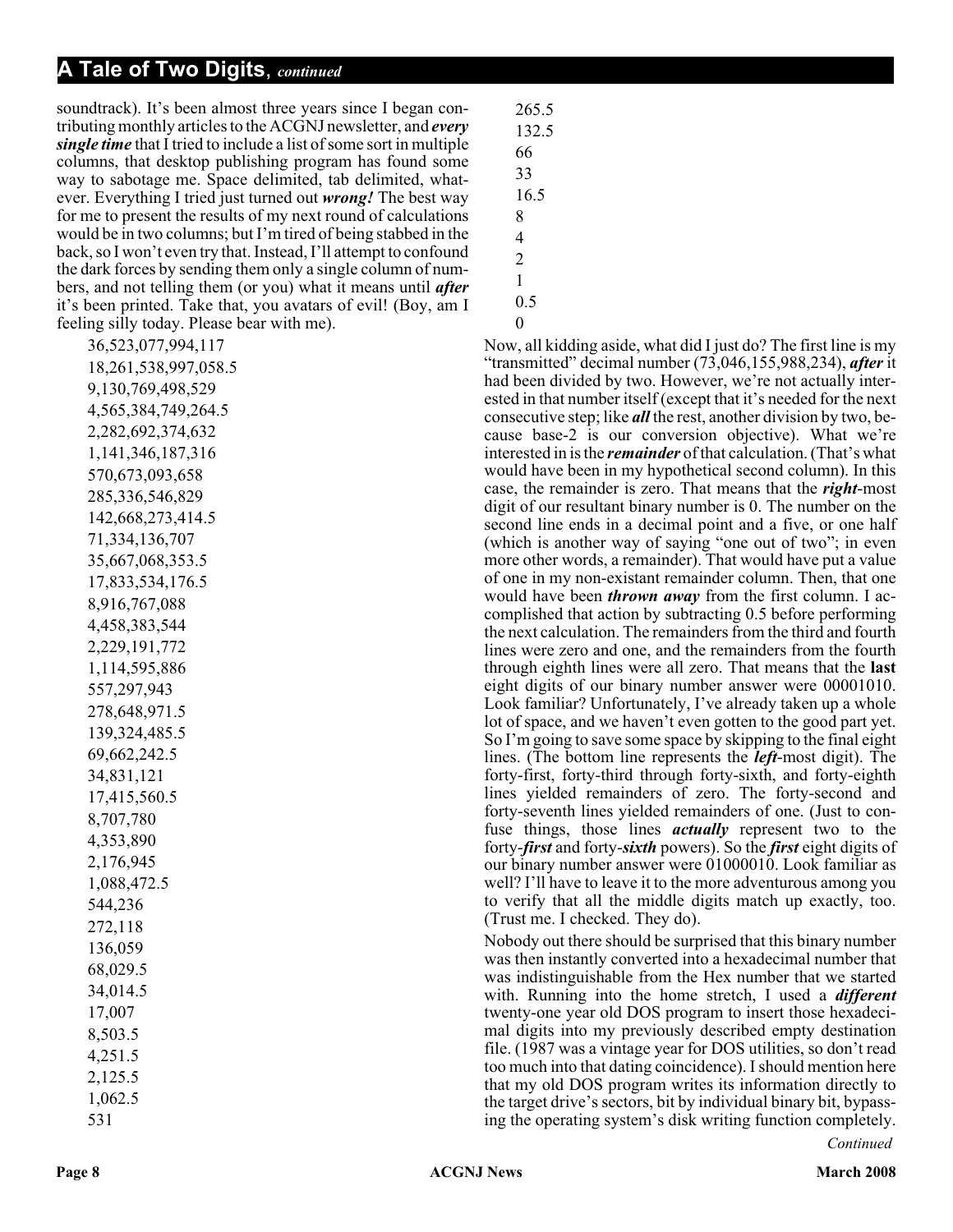Of course, such an old program doesn't work on any of the current file systems in use today. I had to use a special temporary target drive, in an old-style FAT12 partition; which I especially created only to hold that one text file. Windows 98 SE sees it as an FAT16 partition that's smaller than thirty Megabytes in size; but it *can* see it. (This misidentification is just one more indication of Microsoft's lack of interest in backwards compatibility). Opening WHATNAME.TXT, I saw 20 20 20 20 20 20. You might think it should have been all zeroes. However, 00 is the ASCII code for a blank, Hex 20 (decimal 32) is the ASCII code for a space. There *is* a difference. Indeed, many programmers have made clever use of that difference; but that's a subject for another time. I overwrote those six groups with 42 6F 62 2E 0D 0A, then closed the file. Finally, when I double-clicked on WHATNAME.TXT in Windows Explorer (*not* Internet Explorer), I saw:

Bob.

Let's recap for emphasis: I transferred that information from one computer to another, carrying *only* one single fourteen digit decimal number (written in pencil on a piece of scrap paper) as I did so. Originally, I planned to do all my calculations in pencil on scrap paper as well, because my good old college calculator (still in service after more than thirty years, though *not* with the same batteries) can only handle twelve digits. However, the calculators that came with Windows XP and Windows 98 SE *could* work with fourteen digits, so I used them instead. (Nit pickers among you will note that the scientific versions of both those calculators could have converted between hexadecimal and decimal with the press of one single button; but what fun would *that* have been?) Now, we'll go on to the next logical step; transferring a whole sentence, with subject, predicate, and everything.

Going back to my XP computer, I created another new text file (named TYRANNY.TXT), containing the following sentence (once again, *not* counting the quotation marks); "I hereby claim this file in the name of their supreme highnesses, the RIAA!" That's seventy-five characters, including thirteen spaces, one comma and one exclamation point. Then, I hit the Enter key before saving the file. As before, that added a carriage return and a line feed, bringing the total to 77 characters. Running DIR from a command prompt, I got (again, after removing all but one blank space between each item):

#### 02/18/2008 02:33 PM 77 TYRANNY.TXT

Again running my old DOS file viewer from an XP command prompt, I saw: 49 20 68 65 72 65 62 79 20 63 6C 61 69 6D 20 74 68 69 73 20 66 69 6C 65 20 69 6E 20 74 68 65 20 6E 61 6D 65 20 6F 66 20 74 68 65 69 72 20 73 75 70 72 65 6D 65 20 68 69 67 68 6E 65 73 73 65 73 2C 20 74 68 65 20 52 49 41 41 21 0D 0A. That's 77 bytes, represented by 154 hexadecimal digits; the leftmost signifying sixteen to the one hundred and fifty-third power. Remember that, being base-16, any Hex digit instantly converts to *four* binary digits. (Also remember that the intervening spaces are *not* really present in the actual number, in either Hex or binary form. They've only been inserted into the on-screen display, by the file viewer, as an aid

to *our* comprehension). Even before I converted our number, that four to one ratio told me that the result would contain 616 binary digits. (Well, 615, actually: Because hexadecimal 4 converts to binary 0100, our *left*most  $(616<sup>th</sup>)$  digit would have been a zero. As you'll see in just a minute, we actually lucked out there). Now, as promised oh so long ago, we'll take a brief look at octal numbers. Being base-8, any octal digit instantly converts to *three* binary digits, and vice versa. So I divided 615 by three. I *didn't*really convert our number to octal; but if I had, the result would have been 205 digits long. Calculating that 205 was the *only* reason I brought up octal notation. I needed it to help me predict the approximate size of our "sneaker-net" decimal number. Because each decimal digit can represent ten values, while each octal digit can only represent eight values, I could theorize that decimal numbers are more "dense" than octal numbers. Contrarily, since each hexadecimal digit can represent sixteen values, I could say that decimal numbers are (a lot) *less* "dense" than hexadecimal numbers. Therefore, I concluded that our decimal number would certainly be somewhere between 154 and 205 digits long. Furthermore, I speculated that it would be much closer to 205 digits. I wish I could tell you how right or wrong I was. Unfortunately, at that point my tools failed me.

Of course, doing calculations using 205 discrete decimal digits would yield a whole lot more accuracy than anybody ever actually needs for most real-world computations; but I should have been able to do it. After all, that's *well*short of the upper range limit for unsigned long integers (232 decimal digits). However, I couldn't figure out how to get any of my currently available computer programs to do so. It doesn't really even matter whether the failure came from me or from my programs. Either way, I couldn't do the math directly; but I had another choice. Our brains aren't capable of working with even fourteen decimal digits at the same time. Yet I could have done all of my first round calculations by hand if I had to, because we break up our calculations into small steps. So I *could* have tried to do this second round by hand. Unfortunately, it would have taken much too long. Furthermore, typographical errors would have been statistically inevitable, rendering a successful outcome virtually impossible.

My only other chance would have been to write my own program. There, I had one viable option left. As I've mentioned in previous articles, I once wrote programs professionally; even if it *was* over ten years ago, and only in the DBase programming language. I've still got the programming tools, plus the all-important reference manuals. Conversion of hexadecimal digits to and from binary numbers could easily have been done in small steps, using a look-up table. All my required calculations involve addition, multiplication by two, or division by two; and I didn't even really need multiplication. That could be easily spoofed by just adding a number to itself. Inputs for any calculation involving addition would have been two single digits, and the output would have been 19 or *less*; representable by a single digit and a remainder of 0 or 1 (to be carried over into the next step). The maximum input for any division step would also have been 19, made up of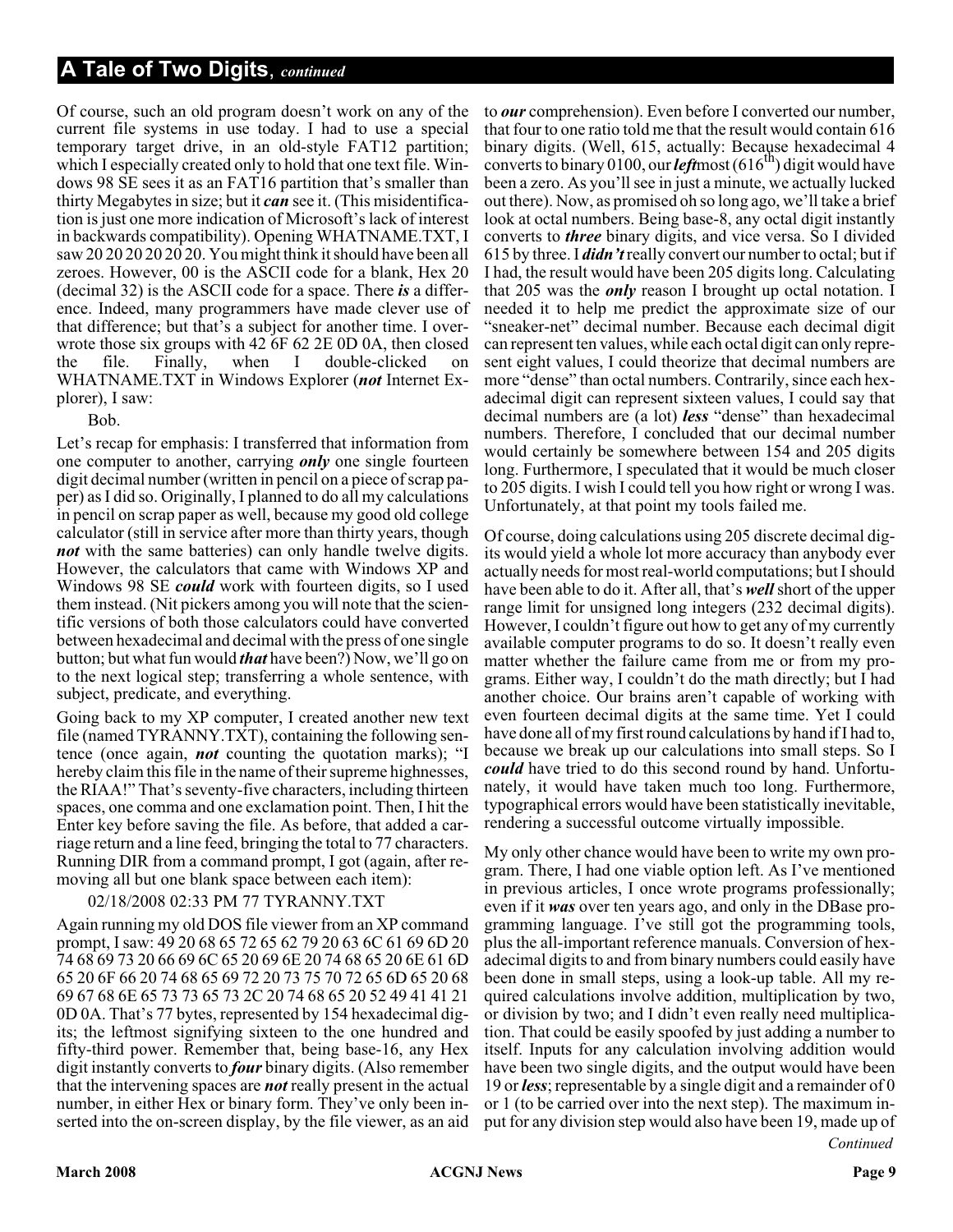a 0 or a 1 carried over from a previous step, plus a single new digit. *All* of those calculations could also have been accomplished using a few more look-up tables. I wouldn't have to do any real math at all. When I worked with UPC codes (mostly eleven digits long), I always stored them in character fields (rather than any of the available types of numeric fields). Things just worked better that way. Databases using character fields would have had no problems containing strings of 205 discreet digits. Writing my own program wouldn't have been all that difficult, but it would have been extremely complicated. Make that extremely, *extremely*, *extremely* complicated. It would have required lots of small, easy steps; but repeated so many times that it would make your head spin. I *could* have done it, though, except for one thing: time.

Look at the date on TYRANNY.TXT above. I only had a week left before my deadline. Not nearly enough time to start such a complicated project. Thus, I had only two options. I could drop this article completely (but then I'd have nothing to submit this month). Or I could invoke the spirit of the late, great Gilda Radner (1946-1989) and move on. Hopefully, my first small (but completed) demonstration will be enough to make my point. Therefore, as Gilda's legendary newswoman Roseanne Rosannadana used to say; "Never mind".

So, on to legal matters: The doctrine of "Fair Use" has *always* been a provision of United States copyright law. It allows limited re-use of copyrighted material without requiring permission from the rights holders. Anyone who ever used a VCR to tape a TV show was invoking an instance of that right. Now, the RIAA just flat out *doesn't believe* in Fair Use; in any way, shape, or form. They've been bringing extremely one-sided multi-lawyer lawsuits against ordinary people, who just can't afford to fight back. One guy, however, did. His crime: He had copied his CD library onto his computer. In point of fact, he bought and paid for every single one of those CDs legally. **No one**, including the RIAA, has denied that; but they claim that his act of copying those CDs (even though *only* for his own private use) was a crime, requiring a substantial penalty. There will be far-reaching consequences if the RIAA wins this particular case. For instance: If you have a collection of old vinyl record albums (or 45s), and you copied them to tape or CD so you can still listen to your music after your now-obsolete turntable wears out; then you would be just as guilty too, and just as subject to prosecution. Welcome to corporate terrorism.

Now for the Supreme Court decision I mentioned earlier. It applies to patents rather than copyrights; but if the RIAA can twist the law to suit their own ends, then so can I. The case is Microsoft Corp. v. AT&T Corp. (No. 05-1056. Argued February 21, 2007-Decided April 30, 2007). Here's an extremely abbreviated partial summary: Microsoft sends each foreign manufacturer a master version of Windows. Those manufacturers then make multiple copies of that master, and install those copies on the computers they make and sell. AT&T

claimed that, because each master copy was created in the United States, the resultant computers, although foreign made, were still subject to a US patent owned by AT&T. Microsoft didn't deny the patent. However, it argued that the computers were *not* made from the master; but from *copies* of the master that were created on foreign soil, and thus not subject to US patent law. The Court ruled in favor of Microsoft, citing as one (of several) reason the *ease* with which multiple copies can be made. In other words (*mine*, not theirs), the patent rights were lost because it was so easy to copy the master. I maintain that if patent rights can be lost that way, so can copyright rights.

Even ignoring Fair Use, I've already demonstrated that a download is just *one* big number, and thus inherently un-copyrightable. It would be easy to show that the same situation applies to *any* other kind of copying process as well. I've also shown that, as stored on a hard (or any other type of) disk, it's still just one big number; and therefore *still* just as inherently un-copyrightable. The only thing that might be made proprietary is the filename stored in the FAT; and even that could only be trademarked, not copyrighted. (I won't go into the difference here, but even a trademark wouldn't necessarily be a sure thing). However, the filename isn't actually required by the file. Any name will do. In fact, you could rename all your music files as if they were generically named text files; and (in Linux, at least), you could re-write and re-compile your media software to play TXT files. Then, there wouldn't be anything *stored* on your computer that violated anybody's rights. Even when you actually *played* those files, that Supreme Court decision at least suggests that no rights would be violated.

Now, you might think that my interpretation of things is unfair to content providers; but to them I say; "Quit crying and suck it up! That's the way things are in this world. Deal with it". Manufactured CDs and DVDs, being physical artifacts, would still be copyrightable; and so (probably) would analog signals. If they want to keep their copyrights, they shouldn't convert their products into digital form. Furthermore, they shouldn't look to further legislation for relief, either. A new law couldn't make numbers copyrightable any more than (as legend has it) it could set Pi equal to three. (Or if it did somehow; remember, I've got dibs on 28).

I haven't even mentioned that the DMCA allows virus-like programs to be surreptitiously installed on your PC, and *forbids* you to take any action to interfere with their operation, much less to remove them. It took fifty-eight years (1896 to 1954) to overturn the egregiously wrong-headed US Supreme Court decision in the case of Plessy v. Ferguson. (You don't know about that case? You should! Look it up). So it could be a while before the DMCA is defeated; but someday, if we don't lose all of our rights completely, it will be. Viva la Revolution!

See you next month.  $\Box$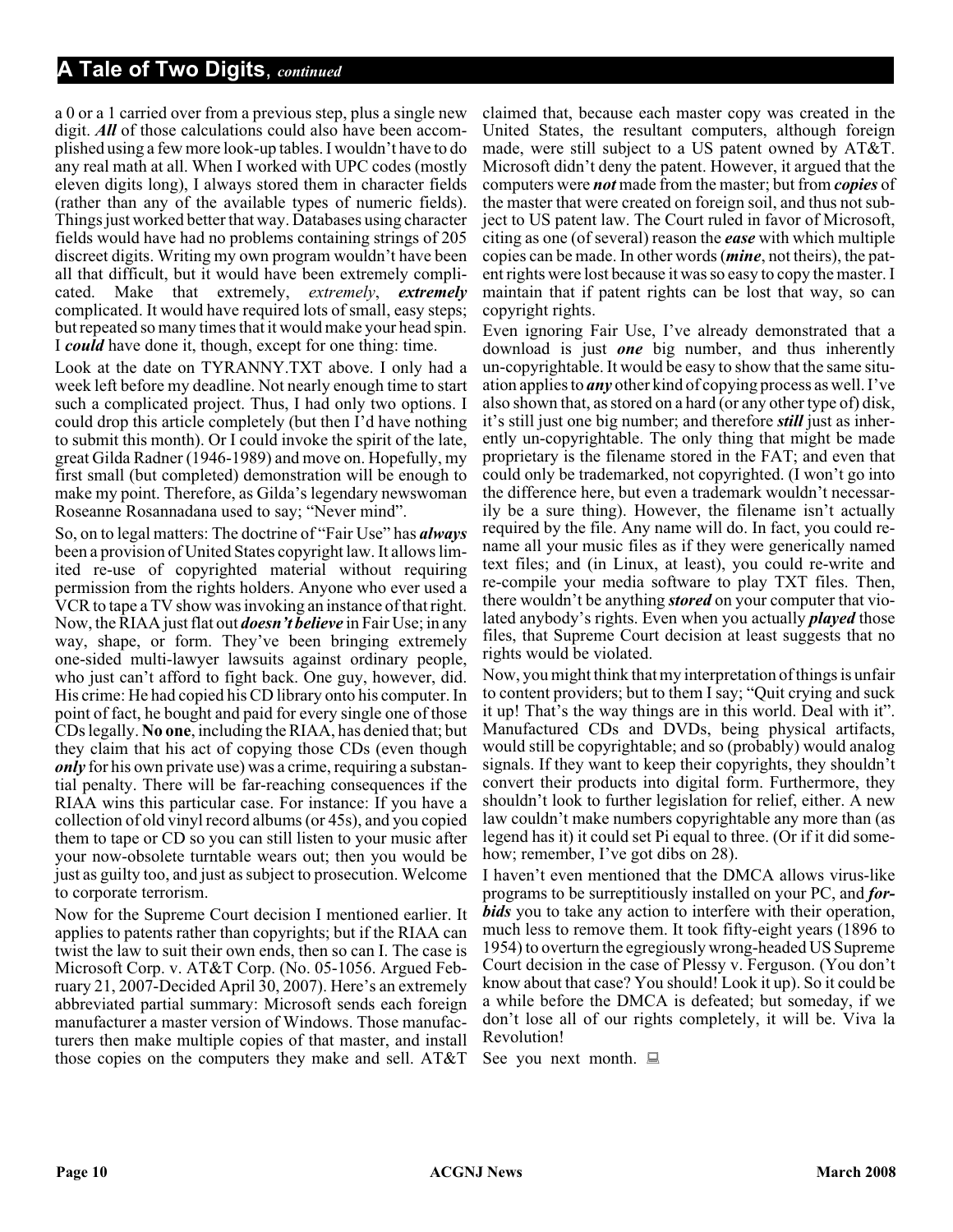### **From The DealsGuy**

*Bob (The Cheapskate) Click (bobclick@bellsouth.net), Greater Orlando Computer Users Group*

#### **\*Looking Back**

Time sure passes quickly. I wrote my first DealsGuy column in November 1994 and have never missed a month since. I am not a journalist by trade, nor do I pretend to be one, but I am flattered that this column has stayed popular as long as it has. Editors sometimes forward complimentary comments from their members about the DealsGuy column. Two groups print only part of it in the newsletters they place around their community to attract new members, and readers must become a member to get the entire column. I am also grateful for the many friends I made over the years through the column. I have been offered places to stay just about anywhere in the US.

Years ago, I received a request from a professional journalist to be added to my e-mail list for the column, and I told him I was honored by the request from him. He told me something that I have thought about a few times since. He said I had blazed a trail with the syndication of my DealsGuy column to user groups and that others would probably follow. At that time, most articles written were from the editor and the group's own members, mostly reviews, but some of the better ones were reprinted selectively in other newsletters. However, the DealsGuy column certainly has its hard-line critics. Some editors strongly dislike my column, and other editors feel I write too much about myself. In fact, I'm still reeling from one editor's strong comments at a conference. People sometimes request they be put on my e-mail list because their editor refuses to carry the DealsGuy column. A few editors only carry the product parts of the column because they say their members have no interest in my personal comments at the beginning, but I sometimes hear from UG members asking how to see the entire DealsGuy column.

In the early days of the column, it was not uncommon for user group people I met at conventions to ask how they could get into writing a monthly column as I was doing. I tried giving them tips, but how can a guy who began writing a column accidentally offer helpful tips when he himself doesn't really know what he is doing. Nowadays it's great to see so many authors writing interesting monthly columns that help provide a packed newsletter for any editor and there are many user groups with regular material from their own members. I guess that I'll stick with it a while longer since nobody else wants this job.

#### **\*Tax Tips**

If you haven't done your 2007 income tax yet, don't forget about Tax Act *<http://www.2ndstorysoftware.com>* for computing your income tax for free, although I use the pay version because it brings forward information from last year's tax return (if you used it last year) along with some comparison features. You can even e-file with the free version. If you would rather someone else did the work, check when and where the AARP volunteers are working to help seniors out. There are other free ways to do your taxes on the Government site.

#### **\*Goodbye FedEx, and Good Riddance**

Remember my bad experience with FedEx delivery last month? They refused my claim saying that according to their log the packages were delivered to the address and that's all they were required to do since no signature was requested. Actually, they could simply throw them out the window as they were driving by, throw them away if they were running late and enter "delivered" in the log, or even just set them beside the road, as they would have had to do in our case, at 9:06 PM according to their log. When I was told it wouldn't be delivered after 8 PM, my son closed the driveway gate. They don't seem to have my conversation with the Phoenix office in their log, yet they called me back the next morning to offer a delivery time because the packages had been in the truck for two days. No packages were ever found at the address and their letter denying the claim says they hope they can count on my continued business. After another bad experience, not a chance!

#### **\*They Claim To Simplify Launching**

This is designed to replace the standard Quick Launch. The program emulates the standard features of Quick Launch while including lots of grouping and menu options, a many useful plug-ins and some skinning abilities. True Launch Bar helps clear your desktop working space by removing randomly placed shortcuts and organizing them in convenient groups and menus. True Launch Bar provides users with a brand-new functionality enabling ultra-fast access to any of your PC contents!

True Launch Bar stores shortcuts in the same folder as Windows Quick Launch. All the icons installed into Quick Launch are automatically installed for True Launch Bar. True Launch Bar can be docked into the taskbar; you can simply drag your shortcuts onto the toolbar or menu by pressing any of the mouse buttons. Right button dragging activates a Context menu, grouping links into popup menus. The Virtual Folders feature allows you to add any folder as a menu and control it through Windows Explorer-like context menus. It can be any folder on your disk or on a local network (Favorites, Programs, Recent, etc.), as well as file system folders such as My Computer, Control Panel, Printers, etc. Toolbar buttons will not only launch the applications, but also act like small applets. If you add a Media Control plug-in onto the True Launch Bar, the button will become a real control center of the media player with Stop, Play, Pause and volume adjusting options.

True Launch Bar runs under Windows 9x, NT, 2K, XP, 2003 and Vista. A 25% discount makes the cost \$14.90 (USD) for a single-user license. Links to purchase with the discount are: Personal License (one person, one or more computers) (\$14.90) *[regsoft.net/purchase.php3?productid=51538&pc=7L0L7](http://www.regsoft.net/purchase.php3?productid=51538&pc=7L0L7)*.

Home license (one copy on multiple computers and multiple users) (\$35)*[regsoft.net/purchase.php3?productid=53346&pc=7U0I4](http://www.regsoft.net/purchase.php3?productid=53346&pc=7U0I4)*. Licensed customers are entitled to lifetime technical support and free updates. Additional information on True Launch

*Continued*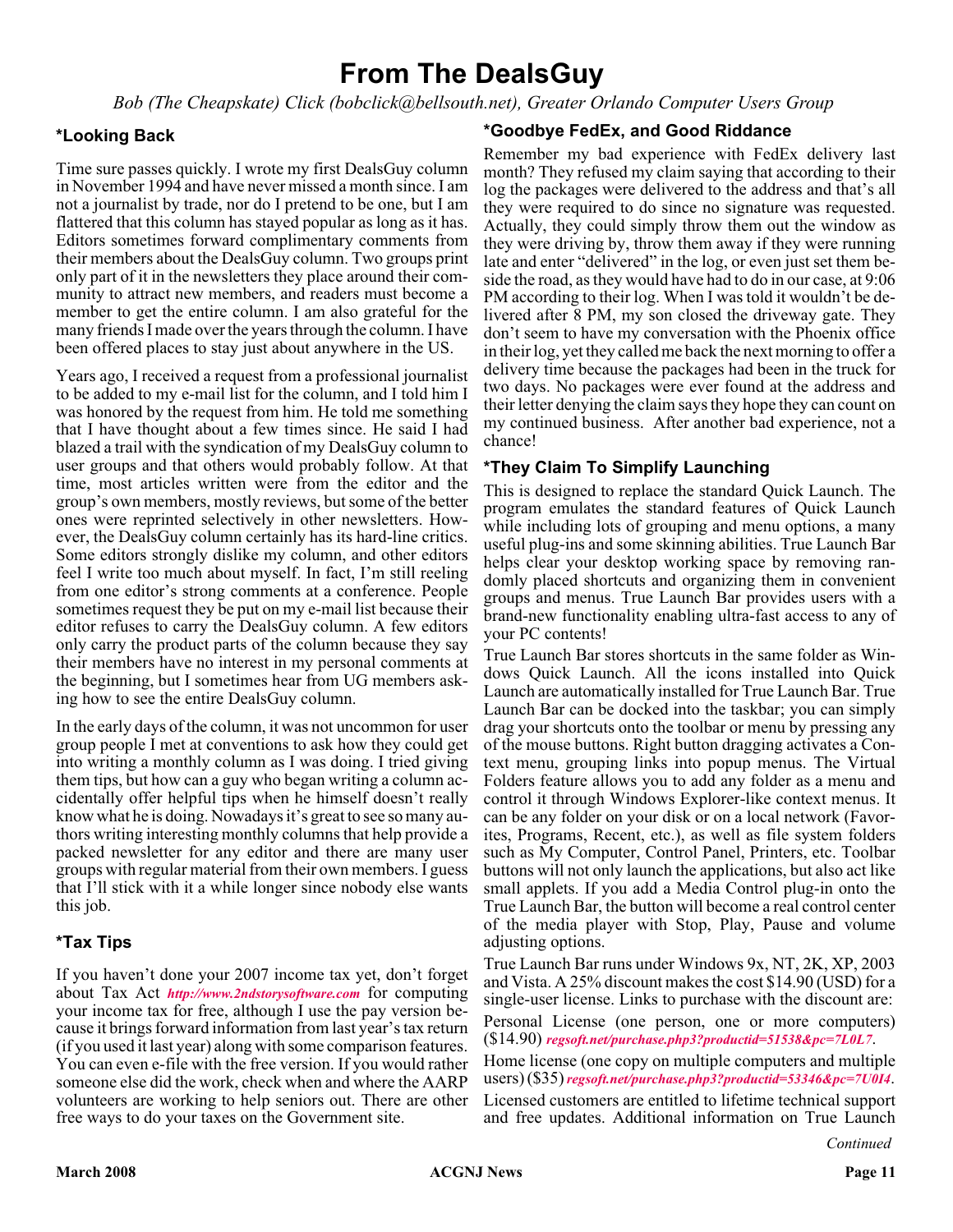### **Year 2007 Tax Software**

*Milton G. Gugenheim Jr. (mgug(at)hal-pc.org), HAL-PC (www.hal-pc.org)*

#### **Personal Software**

Most of us seem to put the dreaded tax chore off until the last moment and then find ourselves faced with incomprehensible IRS forms, shoeboxes of receipts, check registers, antacids and headache pills. The return must be filed by Tuesday, April 15, 2008 (you can file an extension to delay filing until August 15, 2008. But payment, without P&I, is due April 15, 2008 – the IRS is nice, but not that nice!)

Fortunately help is on the way in the form of a couple of good tax preparation programs from Intuit – TurboTax, H&R Block – TaxCUT and 2nd Story's TaxACT. This review covers the two most popular programs.

In addition to well-crafted interfaces and good online help, both TaxCUT and TurboTax include Microsoft's Internet Explorer Web browser for seamless integration with the World Wide Web for updating. An internet connection is required to obtain updates as the software is released in December, before the IRS has completed all the forms, etc.

Even if you think that you need the skills of an experienced CPA in the preparation of your return, either of these programs will help you to become better organized and possibly keep accountant fees to a minimum.

I found the following software tax packages for the 2007 tax year: TurboTax Basic, TurboTax Deluxe, TurboTax Premier, TaxCUT, TaxCUT Deluxe, and TaxCUT Premier, for Windows 98, 2000, ME, XP. Vista and MacPowerPC processor. Most of the local office supply stores and other retail and software outlets stock the software.

There are free tax preparation programs on the web. Go to a search engine and enter "free federal income tax programs". TaxACT is a good free program. The program is easy to use and includes forms most tax payers require. A paid version is also available for more complex returns.

#### **Features**

TurboTax Basic is the basic package needed to file all individual returns including professional or sole proprietor, and includes Internet Explorer on the CD. TurboTax Deluxe includes all the features of TurboTax Basic and one free e-file (after rebate). Plus extra help for deductions – the deduction finder (library resources, tax planner, on-screen references

*Continued*

#### **DealsGuy,** *continued*

30-day trial period is available from *[truelaunchbar.com](http://www.truelaunchbar.com)*.

Download link: 32-bit version (4,30MB):

*<http://download.truelaunchbar.com/install/truelaunchbar42.exe>* 64-bit version (4,69MB):

*<http://download.truelaunchbar.com/install64/truelaunchbar64v42.msi>* Company website: *<http://www.tordex.com>*

E-mail: info@tordex.com

#### **\*Another Free PDF Maker**

Patrick Sullivan reads the DealsGuy column in The DataBus, a great newsletter from The Dayton Microcomputer Association Inc. *<http://www.dma.org>*, and he sent his favorite application for converting a file to PDF. He said a friend needed a free one and his search found PrimoPDF at *<http://www.primopdf.com/>*. He says its PDF file is not as small as Adobe Distiller creates, but he is well satisfied with it and has not found it to implant ads for itself. There is now a new release on their Web site, but he has not tried it because his version works fine.

#### **\*This Product Offers Canned Replies**

IT-Services Thomas Holz announces the release of version 1.0 of Textmodules for Software Support, a set of ready-to-use replies to quickly answer typical software-related questions by e-mails. The product is absolutely free and comes as an add-on to the new version of ReplyButler for Outlook. Enlarge the assortment of reply patterns and make your reply on the fly.

With a proper set of text modules, you can answer your e-mails quickly. In Textmodules for Software Support, you'll find 55 new text modules properly sorted into 18 folders. The

Bar, as well as its fully functional evaluation version with a modules include typical phrases, answers to common problems, questions for details and more. In addition, there are many reply patterns related to office work and journalism. It uses the correct name and gender in the addressing phrase by itself, securing against any typos in names.

> You can get Textmodules for Software Support free of charge, as well as the trial version of ReplyButler for Outlook at *<http://www.replybutler.com/en/produkte/replybutler.php>*.

> ReplyButler for Outlook runs under Windows 98 / ME / NT / 2000 / XP / 2003 / Vista and Outlook 2000 / 2002 / 2003 / XP / 2007, and costs 15.00 (EURO) for a single-user license. The company offers user group members 25% discount on the purchase of ReplyButler Business Edition. Licensed customers get the fully-functional version of the product, free technical support and free upgrades. Further information on ReplyButler for Outlook is available at our Web site. (DealsGuy note: I included this item for the free part of it, but was unable to get through using their e-mail address for information about using the discount on their business version. Try a contact from their Web site.)

Product page: *<http://replybutler.com/en/produkte/replybutler.php>*

Product download link: *[download](http://replybutler.com/download/getfile.php?file=ReplyButlerE_Freeware.exe)*

Free add-on link: *[add-on](http://replybutler.com/download/getfile.php?file=ReplyButler_TextLib_SoftwareSupport.exe)*

That's it for this month. I'll have more new product announcements on my Web site (most not offering a discount). Meet me here again next month if your editor permits. This column is written to make user group members aware of special offers or freebies I have found or arranged, and my comments should not be interpreted to encourage, or discourage, the purchase of any products, no matter how enthused I might sound. Visit my Web site at *<http://www.dealsguy.com>*.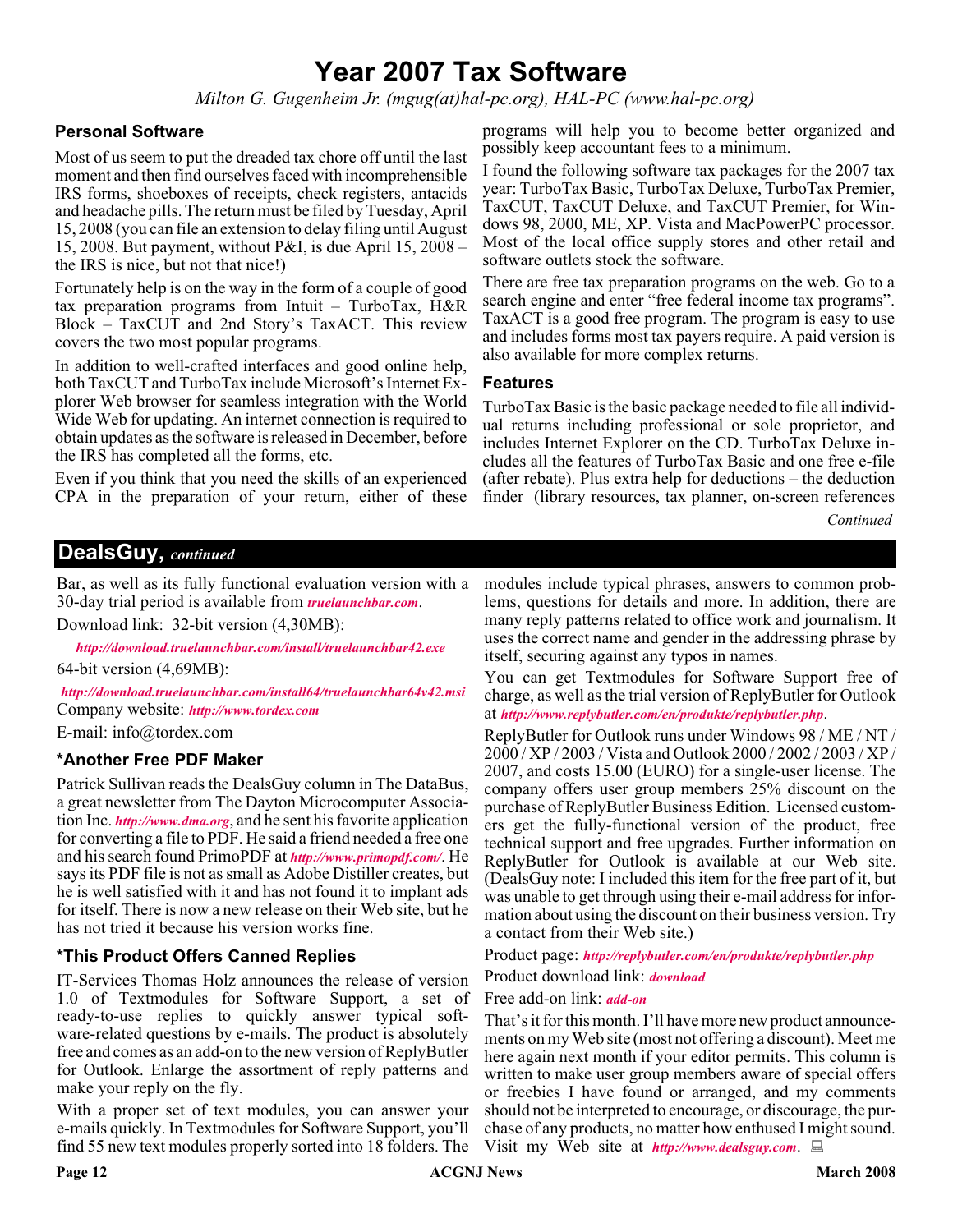### **IRS Again Offers Free Online Tax Preparation and "e-Filing"**

*Ira Wilsker (iwilsker(at)apcug.net), APCUG Director*

#### **Websites**

*<http://www.irs.gov/efile/article/0,,id=118986,00.html>* - Free File page

*<http://www.irs.gov/efile/article/0,,id=118992,00.html>* – Free File **Instructions** 

*<http://www.irs.gov/efile/article/0,,id=118993,00.html>* - Information

*<http://www.irs.gov/app/freeFile/jsp/index.jsp>* - List of participating Companies

*[http://www.irs.gov/pub/irs-efile/free\\_file\\_agreement.pdf](http://www.irs.gov/pub/irs-efile/free_file_agreement.pdf)* - Free File Alliance Agreement

*<http://www.irs.gov/espanol/article/0,,id=163297,00.html>* - Free File in Spanish

Whether we like it or not, April 15 is fast approaching. It does not matter if we are due a refund, or owe Uncle Sam a bundle of money, we still must complete our income tax forms and file them appropriately with the IRS. This is a task that very few enjoy, and many more do not relish. While preparing our tax returns becomes more complex and time consuming, the IRS has once again contracted with a number of tax services to prepare our taxes online for free, if we are eligible. According to the IRS, the goal of the free file program is to enable 70% of taxpayers (97 million people, according to the IRS) to take advantage of the free online service; for calendar year 2007 (taxes due April 15, 2008), the calculated ceiling on eligibility for the free service is an adjusted gross income (AGI)

*Continued*

#### **Year 2007 Tax Software,** *continued*

and IRS publications, video advice and a financial planner). TurboTax Premier includes all the feature of TurboTax Deluxe plus help for investments, complex taxes, Schedule C business and Rental Property.

TaxCUT Deluxe is almost identical to TurboTax including Internet Explorer 6 on the CD. TaxCUT Deluxe includes all the features of TurboTax Deluxe, tax tips, on-screen IRS instructions and publications. All the programs will import financial data from most popular financial programs, and include details on preparing a return, reviewing a return, electronic filing (e-file) via a second party, planning for next year, plus help locations.

#### **Installation**

All packages were easy to install following the given directions. TurboTax Basic requires 175 MB of disc space without the installation of Explorer. TaxCUT Deluxe requires 170 MB of disc space without the installation of Explorer

#### **Manual**

Both TurboTax and TaxCUT include a on-screen user guide with typical screens of the described function. All the usual files, edit, forms, tools and help are in the tool bar. TaxACT has almost as much on-screen help.

#### **General Overview**

All of the packages have an easy step-by-step program to walk the taxpayer through the various steps required to do a return. The experienced taxpayer may prefer the forms method after completing a basic information page. The taxpayer selects the form and fills in the required information. Some have supplemental sheets for recording information, which is then transferred to the form. Help is available from any screen. All programs import from Quicken and Microsoft Money.

#### **Details**

The latest tax changes are incorporated in the packages (at the time of release). Each package allows the taxpayer to enter data on various forms after completing the basic information sheet. The return is then saved. Be sure to give the file a name

if more than one return will be prepared using the same program. The programs may be used whether you are the organized type or the shoe box type. The shoebox type should organize the various types of entries first.

#### **Printing**

TurboTax and TaxCUT allow you to print an IRS return or select a form or schedule to be printed. The current computer printer setup does not have to be changed. Check to be sure you have the latest updates prior to printing the return for filing. Print a return for filing and a return for your records. The record return will contain detail sheets. I have no experience using these programs to e-file.

#### **Summary**

The Basic package of TurboTax or Deluxe of TaxCUT is more than adequate for most users. The upgrade packages are great for users who like the "bells and whistles" that include lots of helpful literature, suggestions, etc. The street price for the basic packages is around \$20, TurboTax Deluxe, and TaxCUT Premier is about \$40 Each company has an extensive business program for about  $\$70 +$ . A new program is required for the each tax year. TurboTax and TaxCUT sites, each sell the programs and it will cost more than the local stores.

#### **Helpful Hints**

I suggest the return be prepared in all caps since this is preferred by the IRS. All returns are mathematically corrected based on the input data. Most of programs have promotion tie-ins, such as a money program, anti-virus, etc. Read carefully the conditions before buying the program.

TurboTax, for more info *[www.turbotax.com/support](http://www.turbotax.com/support)*.

Block TaxCUT: *[www.taxcust.comand](http://www.taxcust.comand)*

TaxACT: *[www.taxact.com](http://www.taxact.com)*

*Milton G. Gugenheim Jr has been an AARP Tax Aide Instructor and Local Coordinator for over 12 years. This article has been provided to APCUG by the author solely for publication by APCUG member groups. All other uses require the permission of the author (see e-mail address above).*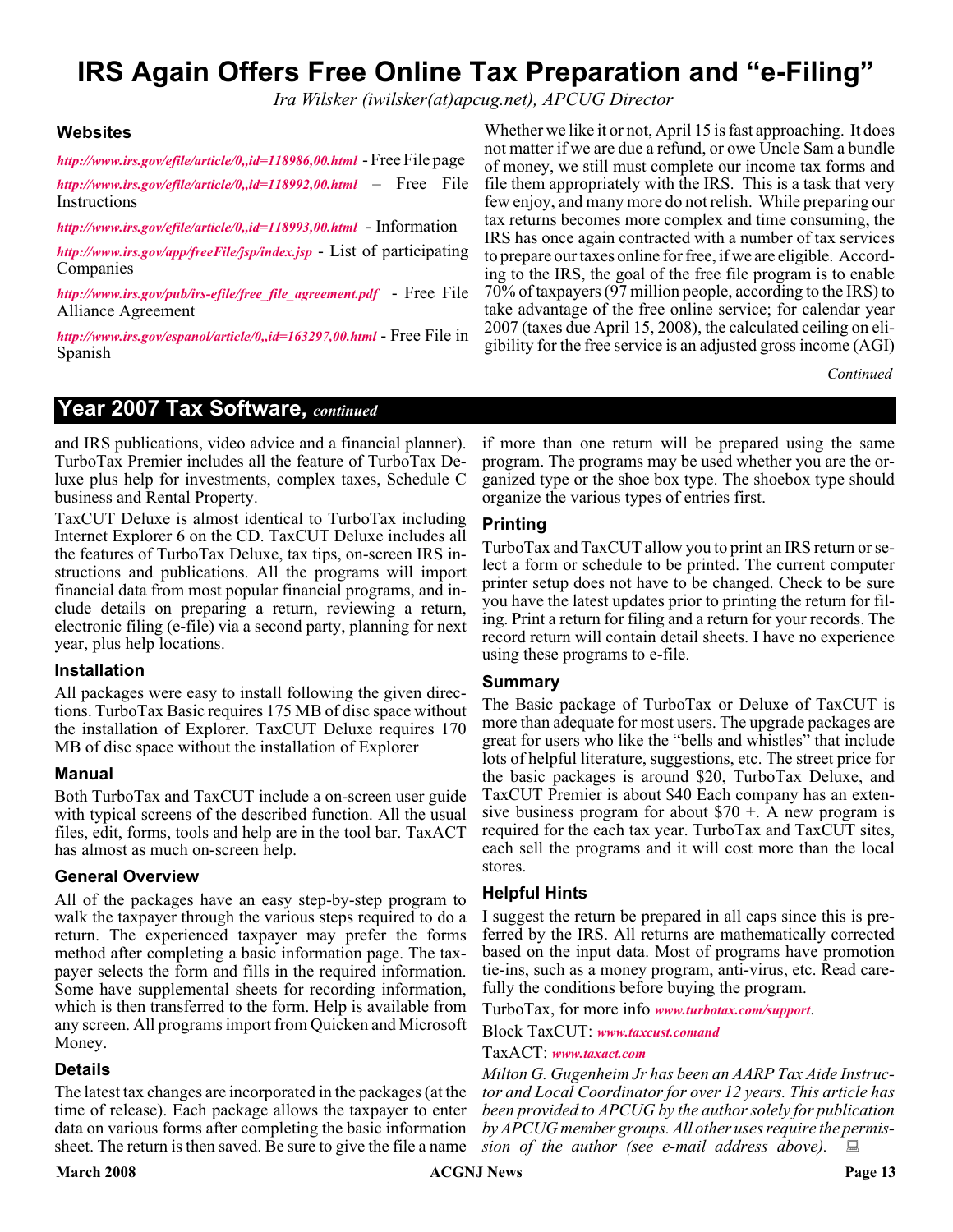of \$54,000. In addition to preparing federal tax returns for those eligible, the providers will also "e-file" (electronically file) the returns at no charge to the taxpayer. It should be noted that the IRS does not charge for receiving e-filed returns, but does not currently accept e-filed returns directly from individuals without first going through a third party service, for which a fee may be charged. There is no e-file fee for taxes prepared by the free preparers who participate in the IRS free file program.

The free filing service was created in 2002, and renewed again in 2005, when the IRS created a public – private partnership called the "File Free Alliance, LLC" where the IRS contracted with several tax preparation companies to offer free online tax preparation and filing. The Free File Alliance evolved from a "President's Management Agenda", which created a series of 24 "e-government" initiatives designed to improve government to citizen electronic capabilities. Originally, the program was limited to 60% of taxpayers, but the 2005 contract expanded the eligibility to 70% of taxpayers. The current agreement between the IRS and the preparation companies expires in October, 2009. The income eligibility ceiling, currently at an AGI of \$54,000, is adjusted annually such that 70% of taxpayers will remain eligible. Members of the Free File Alliance must conform to strict IRS established security and privacy requirements which insure the sanctity of the free filing service.

According to the IRS, there are several advantages and reasons for using the free tax services provided. The IRS claims that users can get their refunds in as little as 10 days, if they opt for direct deposit. Unlike commercial tax preparation offices, the online services are available 24/7, and taxes can be completed and filed at any time of the day prior to April 15. The IRS also claims that the service is environmentally friendly, in that it saves mountains of paper. Users of the free online services will benefit through the automatic checks for accuracy, and will receive a confirmation within 48 hours that the return was received by the IRS.

Users of the free filing service must start at the IRS website, *[IRS.gov](http://IRS.gov)*, and initially access the free tax services through the IRS website. Many of the companies that are a part of the Free File Alliance also offer paid commercial tax preparation services, and the only way to get the service for free is to initialize the process through the IRS website. The list of participating companies, 19 of them, includes such well known companies as H&R Block, and software companies such as TurboTax. It is the responsibility of the user to verify his eligibility both for the program (up to \$54,000 AGI), and for the Free Alliance partner selected, as many of the partners have additional eligibility requirements for the free service. The user can either<br>browse the list of individual companies browse the list of individual companies (*[www.irs.gov/app/freeFile/jsp/index.jsp](http://www.irs.gov/app/freeFile/jsp/index.jsp)*), or can use the button "Guide Me To A Company" to narrow down the choices of free tax preparers. Several of the companies, such as H&R Block's "TaxCut Free File", "Tax\$imple Deluxe Version", and "eSmart Tax by Liberty Tax Service" are available to anyone with an AGI of less than \$54,000, and who are also aged 50 or less. "TaxSlayer Free Returns" is available to any-

one aged 25 to 68, or active military who meet the income requirements. "TurboTax Freedom Edition" is free to anyone with an AGI of less than \$30,000, or active duty military with an AGI of up to \$54,000. "Complete Tax" will do any age with an AGI of \$12,000 to \$54,000, while "Free TaxAct" will do anyone aged 19 to 54 who has an eligible AGI. Other free preparers have different eligibility requirements, including several that will prepare taxes for people for any age, but have geographic restrictions, in that they only prepare taxes for residents of specific states. Some of the preparers, such as "Online Tax Pros" specify that they also prepare taxes in Spanish. While not a requirement covered in the agreement with the IRS, many of the preparers listed will also prepare and file state income tax returns for residents of states that have a state income tax (Texas does not have a state income tax). While a few will prepare state income taxes for free, most have a nominal charge to prepare and e-file state taxes.

Once the taxes are prepared and completed online through one of the free providers, the returns are electronically checked for accuracy, and then e-filed directly with the IRS. The preparer will receive an electronic confirmation from the IRS that the return was received, and forward that confirmation to the taxpayer, typically within 48 hours of filing. If the taxpayer is due a federal refund, and selects direct deposit, the refund is deposited to the taxpayer's specified account in as little as 10 days.

The IRS is to be commended for coordinating this service, available to nearly 100 million taxpayers. One improvement to the service that I would like to see is to allow those of us who prepare our taxes ourselves with commercial software, to be able to upload our returns directly to the IRS without having to go through a third party. That would be a great service to the millions of us who choose not to use, or who are not eligible for, the free filing programs, but would like the convenience of e-filing without sending our personal and private information to a third party.

For the eligible 70% of taxpayers who can utilize the free service, there are few good reasons not to use the service. The price can not be beat.

*This article has been provided to APCUG by the author solely for publication by APCUG member groups. All other uses require the permission of the author (see e-mail address above).*

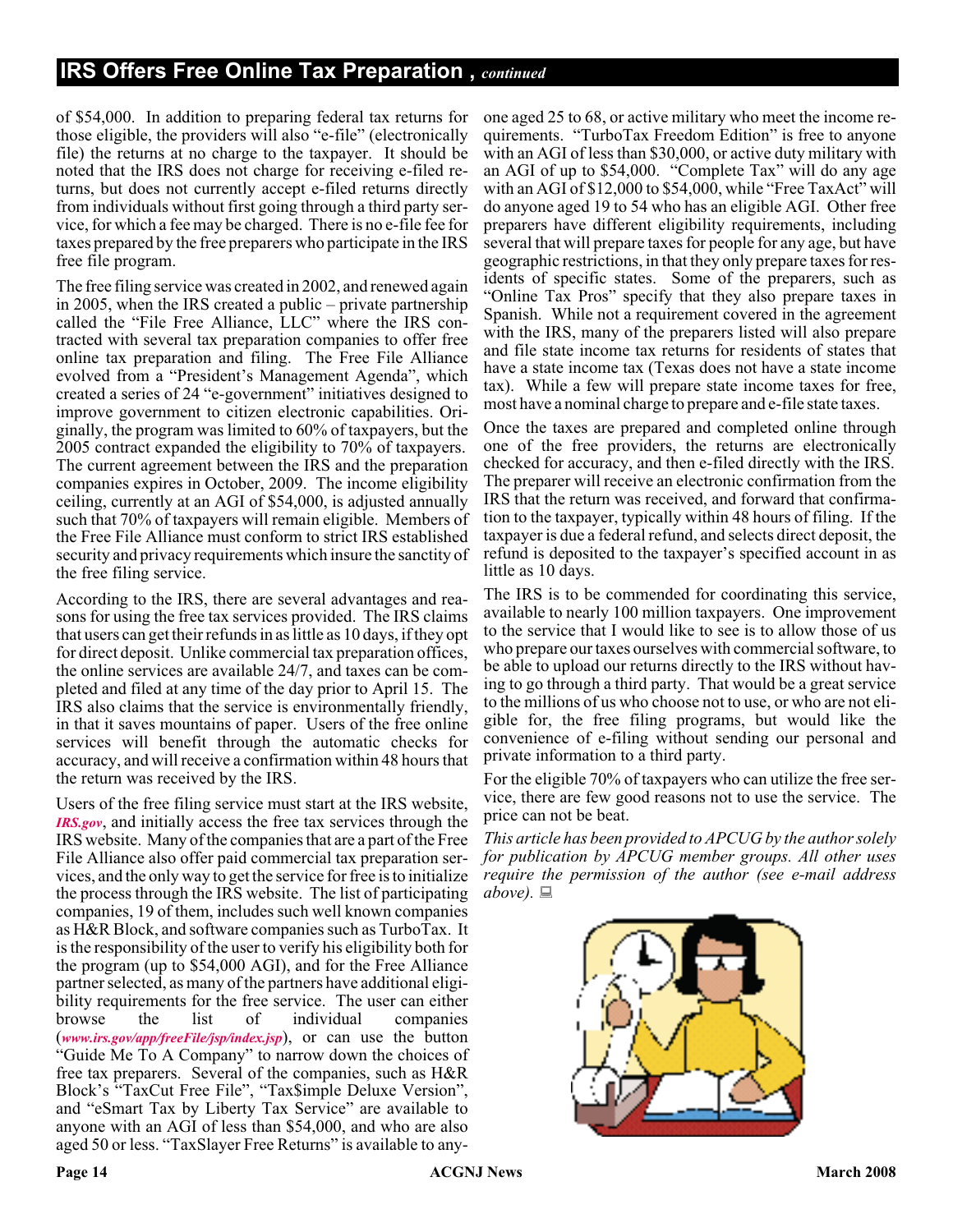### **What's a Good Computer to Buy?**

*Some Tips by Doug Fairchild (dbfair(at)verizon.net), Director, Exton PC Council (www.extonpccouncil.org)*

As a person who is active with a computer user's group and **CPU - Processor -**Intel® Core™2 Duo or AMD equivalent. who has had formal training in Windows 2000 and Windows XP, I'm often asked "what computer should I get?"

This is an age old question in terms of computer technology time. Almost any professional that provides unbiased advise will tell you that it is not an easy answer. The first question that comes to mind is, what do you intend to do with it?

Many persons, who are not involved with what's current, do not really know just what's encompassed with their regular routines. A typical answer is, "I don't do that much and don't need an elaborate machine".

It seems to me that as technology advances, more and more uses will become commonplace requiring more oomph from the computer being bought today. Therefore, my recommendations focus on a machine that is good enough for now, with specifications that would hopefully add enough to carry over for a little time to come.

Any professional who keeps up with technical publications can tell you that ratings change faster than the weather. Also, new machines and technology keep changing. So how's a person to choose?

Typically, in the past, the common time frame was to hope for a machine that would last 5 years before being outdated. Today, the best equation I can offer is that it's like buying a new car. How much can you live with, before getting something that has great new features?

That being said, let's look at the core components of a computer with what, in **my opinion** would be the minimum for a **Windows machine** to last for a little while. These choices are based on using equipment with name brand components and include web sites where applicable for further research of these products. I strongly recommend that if you are considering an alternate to name brands, you research that brand.

Some comments about Apple computers follow after the discussion on recommendations for Windows machines.

**Operating System** – Windows XP (any version) – Windows Vista (Home Premium or better)

Since the release of Vista, many computers are still being offered with Windows XP. Vista Home basic is considered by most professional reviewers as less desirable than any version of Windows XP. While there has been a lot of Vista bashing, some of the derogatory statements are not true. For clarification and a better understanding of problems related to Vista see: *<http://blogs.zdnet.com/Ou/?p=785>*.

It is definitely true that some peripherals like various printers and some other devices do not work with Vista. However, it needs to be said that at some point, progress needs to preclude older technology. For example, how many people can work on their automobiles like they used to. It takes much more sophisticated and expensive equipment. To see what devices will be affected by Vista, download and run *[upgrade advisor](http://www.microsoft.com/windows/products/windowsvista/buyorupgrade/upgradeadvisor.mspx)*. Even though you are not upgrading but considering a new computer this will let you know what devices will be affected by Vista.

*<http://www.intel.com/>* - *<http://www.amd.com/us-en/>* .

**RAM** (base memory) – Window XP -1GB (or more – consider 2GB) – Vista -2GB (or more). The type and specifics will be controlled by the computer model you select. One consideration is to allow for expansion at a later date. Check to see if there are open slots to add additional memory. It can be worthwhile and can save in the long run to pay a little more upfront by having the memory configured to allow for this upgrade. While Windows Vista states 1GB as minimum, you probably will want 2GB.

**VRAM** - Video Ram (Memory on your graphics card) – 256MB (or more). This is frequently ignored by inexperienced shoppers, but can make a world of difference on the performance of a PC. For a detailed explanation see *[searchstorage.techtarget.com/sDefinition/0,,sid5\\_gci213325,00.html](http://searchstorage.techtarget.com/sDefinition/0,,sid5_gci213325,00.html)*.

A few popular graphic card manufacturers: *[ati.amd.com/products/index.html](http://ati.amd.com/products/index.html)*, *[pny.com/](http://pny.com/)*, *[nvidia.com/](http://nvidia.com/)*.

**Hard Drive** – 100GB (or more). Most new hard drives use a newer type of interface referred to as SATA (Serial ATA). Look for this specification unless you have an older hard drive you wish to use in your new computer (which is more likely a PATA (Parallel ATA)). One of the newest technologies is a FLASH Hard Drive. Currently this is primarily for notebooks (laptops). It has some definite advantages but also some drawbacks. It's expensive and has limited capacity. It may be the upcoming future of Hard Drives. See *<http://www.pcworld.com/article/id,126833/article.html>* for a PC World review.

A couple of popular hard drive manufacturers: *<http://seagate.com/>* (note that Maxtor has been acquired by Seagate Technology); *<http://westerndigital.com/>*.

**Power Supply** – Varies with the devices built into the computer. If you believe that you may be adding internal devices, consider a computer with a power supply that has more capacity than needed for preconfigured devices. This can be a little complicated, but should be an answerable question to the person selling the computer (get someone who has technical awareness). For an explanation of the power supply see: *<http://computer.howstuffworks.com/power-supply.htm>*. There is also an excellent video at this site to gain a basic understanding of the core components.

**Motherboard** – Normally this will be controlled by the computer model you select unless you are purchasing with the option to customize. Being aware and specifying the other core components listed, the motherboard should be suitable and not normally something you choose independently. If you are buying a desktop, you may want to inquire about available PCI slots or other expansion capabilities. In the past, this has afforded the ability to economically install hardware upgrades which may keep your machine current for a longer period of time. Laptops do not, as a rule, offer the same capability to expand and upgrade other than memory and optical drives.

*Continued*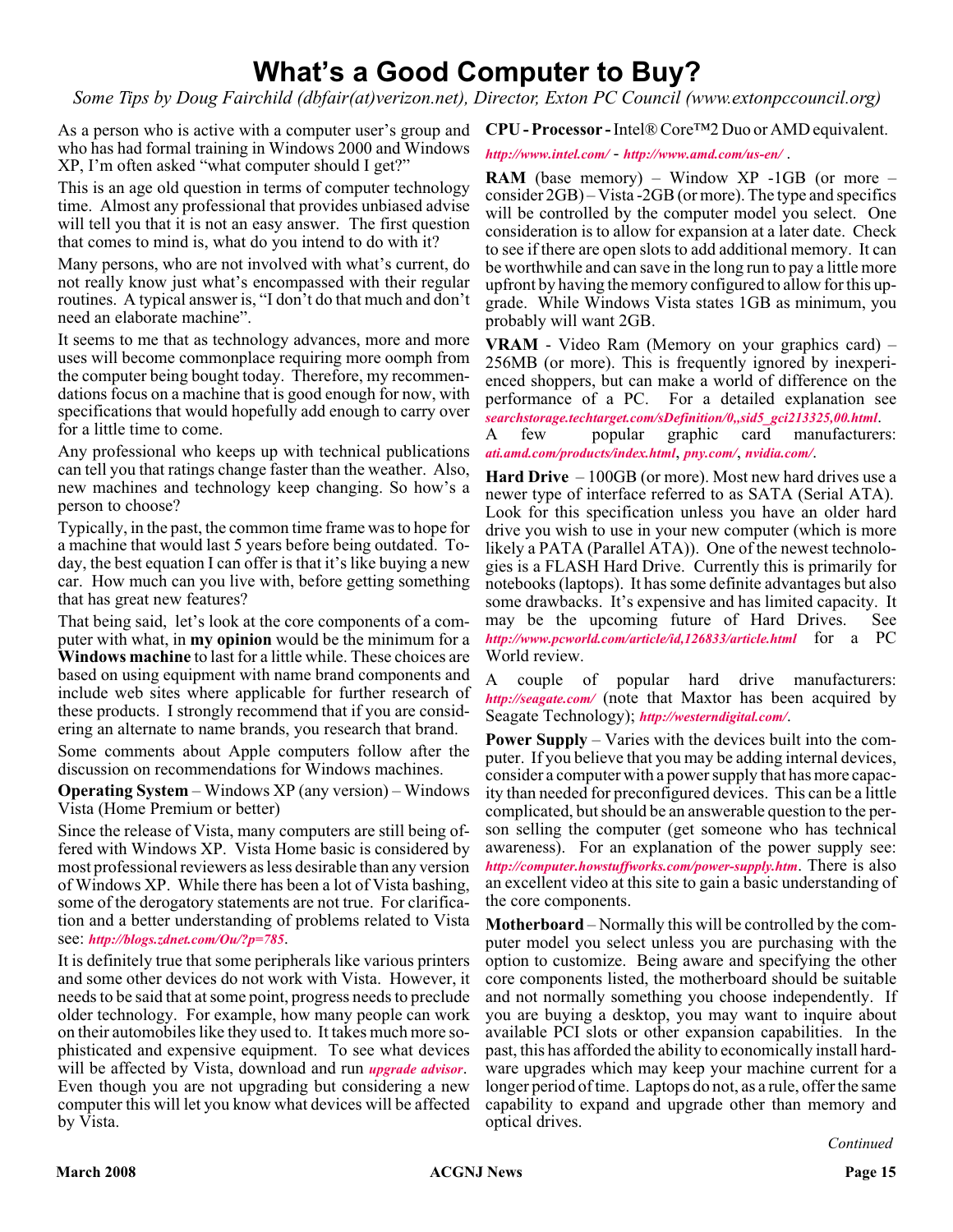### **Painter X Product Review**

*Tom Ekvall (tekvall@new.rr.com), Northeast Wisconsin PCUG (http://webpages.charter.net/newpcug/)*

Painter X is everything a photo artist, like myself, could ever want in the way of a digital imaging program—or should I say a digital natural media painting program. Corel Corporation has done a fantastic job upgrading its marquee program for both traditional painters, who create art from scratch, and those like myself who enjoy creating photo art.

The newest version, released in 2007, is geared to run on Windows Vista (as well as XP and Macs) and incorporates improvements designed to make creating photo art a pleasurable experience – without the mess of paints.

I installed Painter X on my laptop, an Acer with Pentium Dual Core processors at 1.60 GHz, and 2 gigabytes of RAM. In the several months I have tried out the product, not once did my computer crash or significantly slow down due to running out of resources.

I first became hooked on the full version of Painter after using Painter Essentials 3 (a stripped down version but with plenty of power to create photo art). I got the Painter Essentials 3 free with my Intous3 tablet. A tablet with pen is essential to get the most out of the program, although a mouse will work. Using a mouse does not give you the pressure controls and other things that a "brush" can do using the pen.

After installing the program, which did not involve any problems, I was greeted with a Welcome Screen in the form of a flipbook. The welcome screen gives you tabbed options such as retrieving documents, a gallery of what others have created, extra resources such as tutorials, setting up Painter, and resources on the web. It can be turned off after you get familiar with the program.

I was pleased with all the tutorials, including video learning, to help learn the product, which is a complex program but once mastered produces incredible, realistic painted creations with the feel and texture of a traditionally painted piece of art. Corel goes the extra mile to make sure you have the resources

to get the most out of the product and provides links to these resources.

For photographers, a key feature is the Photo Painting System, which includes three modules: Underpainting, Auto-painting and Restoration.

#### **Underpainting**

The feature that I really enjoy is its cloning capability, whereby the colors come from the original source photo (rather than a separate color palette) with the brushes used to transform the image to a desired style. A Quick Clone feature of the creates a copy upon which the photo art will be created. A tracing paper is also created which can be toggled on and off to show the original photo (when on) as a guideline for the applying the brush strokes in the appropriate direction. Turned off, only the painted image is visible on the workspace. This is true whether using the auto-painting feature or applying the brush strokes by hand (pen).

Painter X provides a selection of color schemes as part of the Underpainting palette, such as Impressionist, classic, modern, watercolor, sketchbook and chalk. Each style of painting may require changes to the original photo, such as increasing or decreasing saturation, increasing or decreasing contrast or making the colors more or less vivid. Pastels and chalks tend to be softer by nature while oil and acrylics tend to do best with increased saturation. Painter X allows you to use the Photo Enhance sliders as with Painter 9.5 and Painter Essentials 3 to make changes to the color, contrast or saturation; you can even use both to get the desired effect.

#### **Auto-Painting**

Beside the numerous brushes, effects, and paper textures that enable you to create every possible style of painting, Painter X also provides an enhanced auto-painting tool for those that may be somewhat artistically challenged as to painting, but

*Continued*

#### **What's a Good Computer to Buy?,** *continued*

**Optical Drive and Other Peripherals** – There are many choices and most computers today offer a DVD drive with read/write (this is the ability to play and create DVD and CD disks). Ask what it has and what it will do – also compared to other options.

**Notes on Apple Computers** - While I do not have firsthand knowledge about Mac (by Apple) computers, the reviews and information I've seen tends to make me believe that the new Mac's are superior to many other brands of PC's. I would emphasize new versus computers manufactured prior to 2007. One of the indicators that this is true, is the fact that while sales of other PC manufactures are falling, Mac's have realized an increase in sales. They are, however, more expensive.

If I had the money I would look seriously at a new Mac with the idea of loading Windows as a second OS (operating system). Mac has a feature called Boot Camp which accommodates adding other OS's. Boot Camp is software in-

cluded with Mac OS X 10.5 Leopard that lets you run compatible versions of Microsoft Windows on an Intel-based Mac. While they do not offer technical support for other OS's, Mac's will run multiple OS's (including VISTA) as well as other PC OS. You, of course, have to own or buy the additional OS's to be installed.

See: *<http://www.apple.com/>*

**Notes on Linux OS** – Again, I do not have firsthand knowledge about Linux OS's. However, I've been led to believe that they make a lot fewer demands on the computer. From what I've heard, you probably in most cases do not need a new computer to install and run.

For more information see *<http://www.linux.org/>*.

*This article has been provided to APCUG by the author solely for publication by APCUG member groups. All other uses require the permission of the author (see e-mail address above*). ■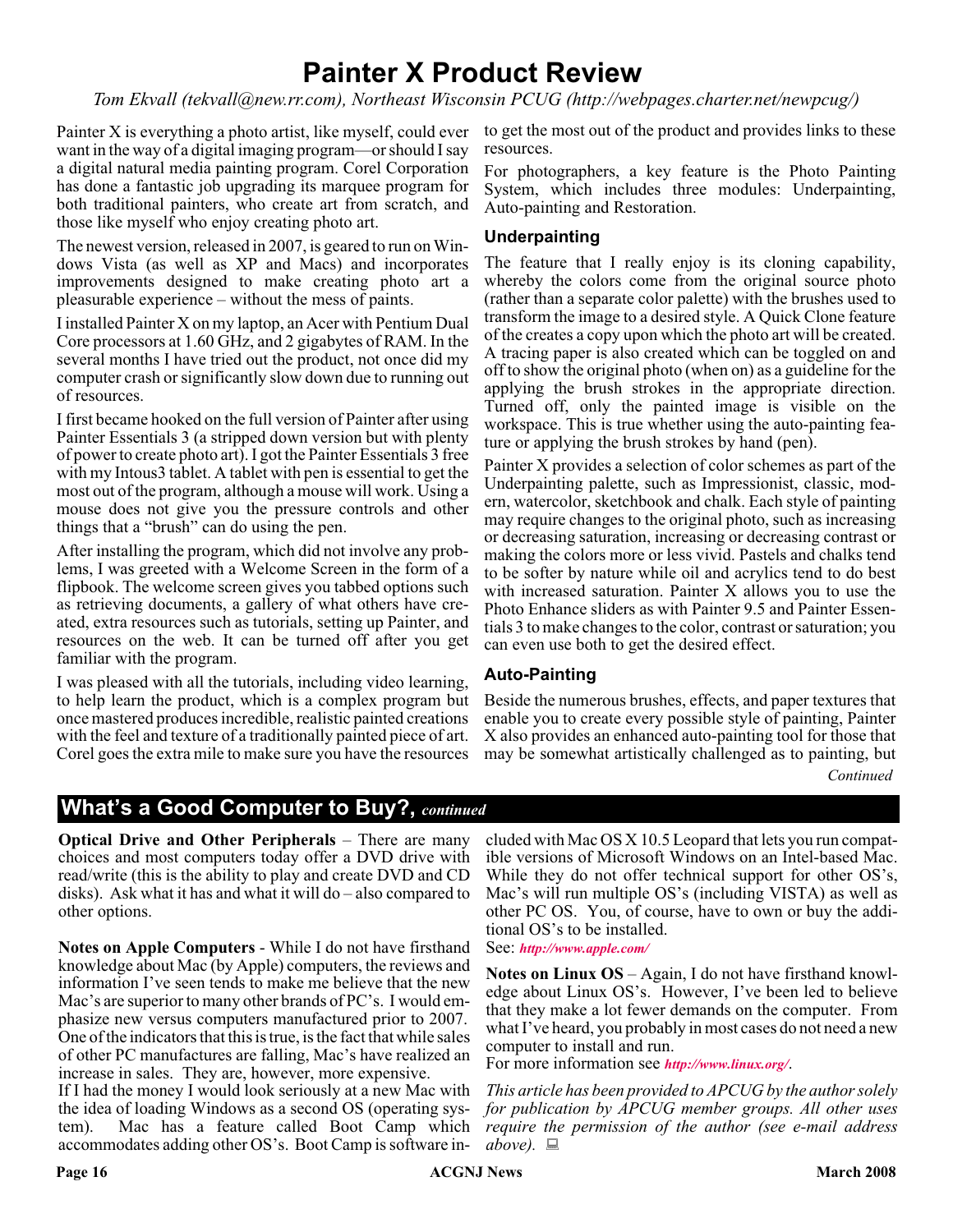#### **Painter X Product Review,** *continued*

want to create watercolor, oil, pastel, acrylic, chalk, charcoal or impressionist-style artwork.

After making selections of bush stroke, opacity, brush size and other variables, you then rely on the program to automate the process of creating the art work with the touch of the "Play" button on the palette. No continuous drawing of brush strokes is required.

The auto-painting feature does a very good job of creating a realistic "painted" photo. Some may wonder why a high-end program would even offer an auto-paint palette. I find it desirable, as it gives me a chance to experiment with different strokes, brush sizes, paint brush styles, and other factors and produce a final product within a relatively short period of time. If I apply by hand (not using auto-paint), I use a low level of opacity to gradually build up the color values and style, and this takes time.

What is new, and which I favor, is the addition of a speed setting with the auto-paint tool that allows you to slow down the process of creating the picture so that you can stop it, make changes to types of brushes, opacity or size, and continue the process of painting the picture

Another new feature of the Auto-painting palette is Smart Stroke Painting and Smart Settings, where Painter will vary the stroke width, length, and pressure to follow the forms within the original photo as it randomly applies the brush strokes. There are 16 Smart Stroke Brushes including watercolor, chalk, acrylics, sponge, charcoal, colored pencil and more. This is especially helpful to those who may be new to "painting" as they learn and master the types of brushes and effects that can be created.

#### **Restoration**

The Restoration feature includes two brushes (a soft edge cloner and a hard edge cloner) that enables you to restore original detail of the photo without a "painted" effect. This is invaluable when working with a portrait and you want to bring out facial features. Also new is the ability to open another photo/image with the desired color scheme and use those colors on the photo being cloned. This is called the Match Palette effect. I have not tried this effect yet.

#### **Brush selection**

There are so many brushes, more than you can imagine. Some of them soon become favorites as you experiment and see how each performs. I like to use the cloner brushes which are adept at creating photo art from colors in the source photo rather than the Colors palette. Other brush categories can be used to draw color from the source photo by applying the Clone Color option from the Colors palette. It looks like a rubber stamp. If you forget to apply the Clone Color option, the color applied will be from the Colors palette, which I have done on occasion wondering why the color was green (the active color on the palette), rather than the underlying color from the source picture

Brush selection and control can be accessed on a toolbar on top of the workspace, with more than 30 types of brushes and many more variants for each brush style available. The

opacity, brush size, and other relevant factors for a brush are also changed on the top toolbar below the menu items.

A major new brush category in Painter X is the RealBristle Painting System, which provides the most realistic rendition of a brush on a canvas, down to individual hairs (bristles) on the brush showing up as if created by a real brush on a real canvas. It seems each new version of Painter comes up with added realism and this one is no different as the RealBristle brushes reproduce the natural movement of the artist's brush. There are a number of brush variants to choose from such as Real Round Bristle, Real Tapered Wet Flat, and Real Fan Soft. Multiple colors can be achieved with brushes with strokes fading as color is used up in the brush.

As with prior versions of Painter, you can create your own mix of colors on a palette and blend and apply them to the canvas either to a photo or as a painting from scratch.

What has become an invaluable reference guide for me is Martin Addison's book, Painter X for Photographers, published by Focal Press. Everything in the book is geared for creating photo art and he goes into detail about each brush and brush variant, applications of the brush where best and pictures of the effect of each brush on the canvas. He also talks about Hand Tinting a photo with Painter X using layers, how to choose brushes, and how to customize brushes. The information is very understandable and reduces the learning curve associated with mastering the brushes. My next project is to create "hand tinted" photographs using Painter X. Looking forward to some really cool results.

There are a number of other new features of interest to professional designers, photographers, and artists. Suffice to say, this is a great product whether upgrading from a previous version of Painter or Painter Essentials 3, or buying for the first time. I cannot think of any cons about this program. It does what it is supposed to do, providing the ultimate in realism, flexibility and brush control. There are so many goodies provided through Corel and others to make the experience fun, such as brush variations, paper texture effects, new gradients, and more. It is a great creative tool as part of my digital photo art studio, which also includes Photoshop CS3. Note: Corel has continued to make enhancements to Painter to complement Photoshop, preserving layer effects and masks.

The regular price for upgrading is \$219; purchasing new costs \$419. Corel is presently offering discounts at *[www.corel.com](http://www.corel.com)* at \$199 for an upgrade and \$394 for new users. A 30-day fully functional trial version is also available as is Painter Essentials 3 (\$99/discounted to \$79). The product is worth the upgrade, especially if you are using a computer with Vista. Those with Painter 6 or higher qualify for the upgrade price as well as those with Corel's CorelDraw Graphics Suite X3.

System requirements for PCs with Windows include Vista, XP, or Windows 2000 OS; a Pentium III with 700MHz or greater of processing speed, and 256 MB of RAM (512 MB recommended). The more power the better.

*This article has been provided to APCUG by the author solely for publication by APCUG member groups. All other uses require the permission of the author (see e-mail address above).*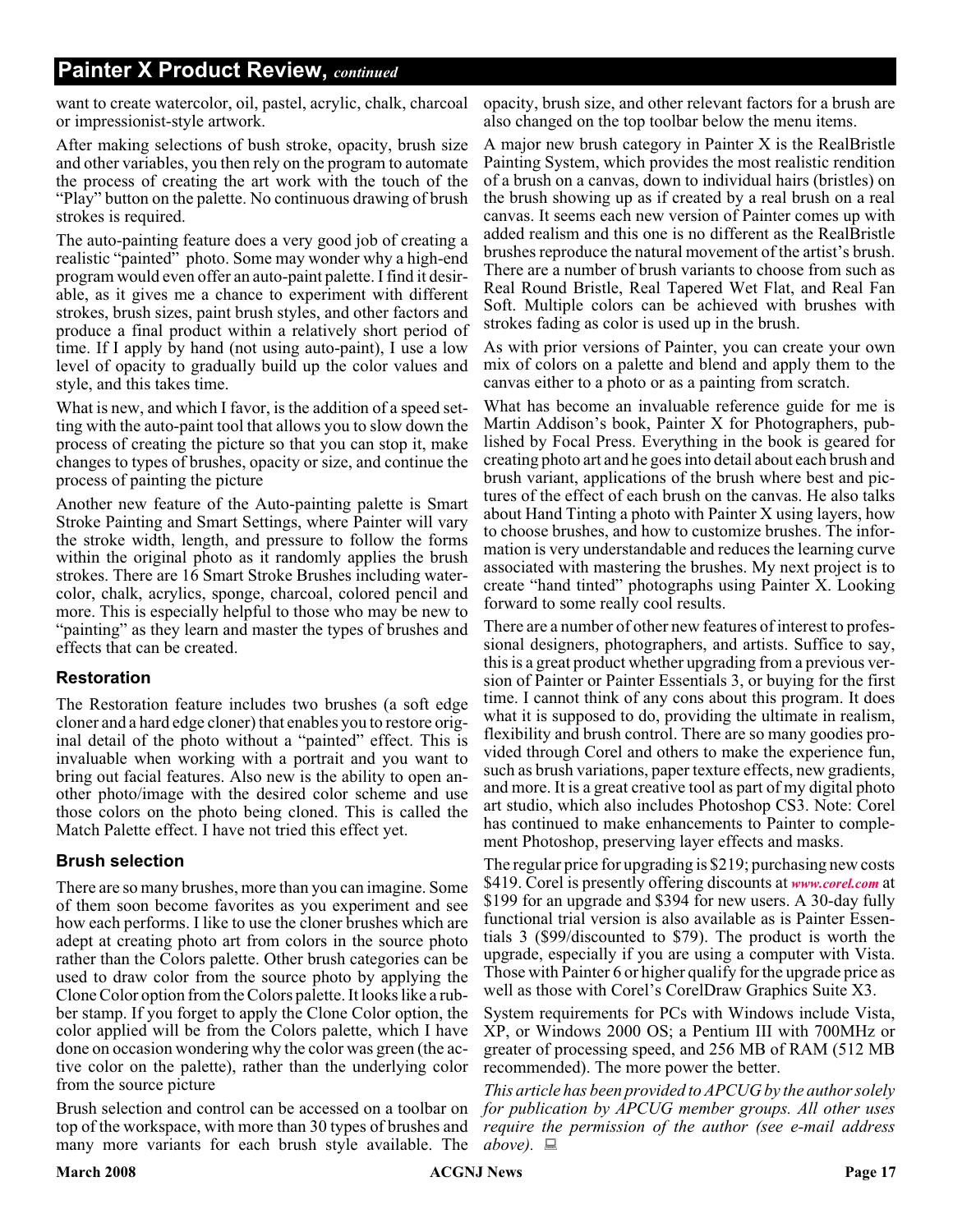### **SIG News**

#### **C/C++ Programming**

*Bruce Arnold (barnold@ieee.org)*

#### *<http://home.earthlink.net/~barnold2002/Acgnj/index.html>*

This group is devoted to programming languages in general and C, C++, and C++ for Windows programming in particular. Each month a small but hopefully useful program (complete with source code) is presented for discussion.

#### *February: Ship Guru (part 2) - A Package Shipping Utility*

The subject for January and February was a utility for packing shipping containers. It uses the latest  $C++$  compiler in Microsoft's Visual Studio 2005. Here are the details of this utility.

This program takes as input a list of boxes to be shipped in a container. It then iterates a large number of possible locations for the placement of the boxes while calculating the volume of the container. When the program finishes, the dimensions of the smallest container is displayed along with the packing efficiency. The ideal is 100 percent. For example: 5 boxes dimensioned 3x4x4 will fit in a 9x4x10 container with a packing efficiency of 66.7 percent.

The program demonstrates a number of tools as well as Monty Carlo iteration techniques.

Our *[download site](http://home.earthlink.net/~barnold2002/Acgnj/Download.htm)* has code and programs from most of our meetings.

*Our next meeting March 18.*

#### **Java**

*Mike Redlich (mike@redlich.net) <http://www.javasig.org>*

The Java Users Group covers beginner, intermediate, and advanced level Java programming. Primary focus is on developing useful/practical applets and applications, but can include topics such as Java I/O, JavaBeans, Reflection, object-oriented programming and software design issues. Meetings are held the second Tuesday of the month starting promptly at 7:30 PM.

*February 12:* Technical Overview of iScript. As we celebrate our 7-year anniversary this month, Manny Goyenechea will introduce his own personal scripting language called iScript, an open source object-oriented scripting language written in Java that mixes the best of JavaScript, Basic Script, Ruby, Groovy, PHP, Python, Perl and other scripting languages in rich new ways.

**Our next meeting March 11.**

#### **LUNICS (Linux/Unix)**

*Andreas Meyer (lunics@acgnj.org)*

*<http//www.acgnj.org/groups/lunics.html>*

LUNICS is a group for those who share an interest in Unix and similar operating systems. While we do quite a bit with Linux, we've also been known to discuss Solaris and BSD too. We generally meet on the first Monday of the month at 8 PM at the Scotch Plains Rescue Squad. See the web page for directions and more information. *Next meeting April 7.*

#### **Web Dev**

This SIG is intended to be an open forum for all Website Development techniques and technologies, to encourage the study and development of web sites of all kinds. All languages will be considered and examined. Anyone interested please contact the Chairperson in charge. The current project is a CMS for the club. Anyone interested in starting a new project, come to the meeting and announce / explain. Provide as much detail as possible. One can also send projects to the ACGNJ Newsletter editor for inclusion in the next volume.

WebDev should be an all-encompasing development and examination forum for all issues, applications, OS, languages and systems one can use to build Websites. We currently have two Web dev languages .NET and Java as SIGs but the other langages and OS need to be investigated, examined and tested; Windows, Linux, UNIX, DEC, Vax, HP etc. Intel-PC, Motorola-MAC etc. *Our next meeting March 12.*

#### **Main Meeting**

*<http://www.acgnj.org/groups/mainmeet.html>*

*Mike Redlich (mike@redlich.net*)

*March 7*: Using Slingbox on Different Devices, by David Eisen

*April 7*: Cool/Useful/Fun Web Sites Paul Natanson ■

#### **Window Pains**

*John Raff (jraff@comcast.net)*

*<http://www.acgnj.org/groups/winpains.html>*

Our intent is to provide the members with Windows oriented application discussions both Microsoft and Linux style. The presentation will be directed toward the more heavy technological level of attendee, although newbies are welcomed.

*March 21*: Performance Tuning, TBD (Geek Squad or MicroCenter)

*April 21*: No Meeting — Come to TCF!

#### **Investment Software**

*Jim Cooper (jim@thecoopers.org)*

*[http://www.acgnj.org/groups/sig\\_investment.html](http://www.acgnj.org/groups/sig_investment.html)*

The Investment SIG continues with presentations on how to use analysis programs TC2000 and TCNet. Large charts are presented on our pull down screen and illustrate the application of computer scans and formulas to find stocks for profitable investments. Technical analysis determines buy points, sell points and projected moves. Technical analysis can also be used on fundamentals such as earnings, sales growth, etc.

We're no longer focusing on just Telechart -- if you are using (or interested in) Tradestation, eSignal, VectorVest -- or just in learning how to select and use charting and technical analysis, come join us !!

*Our next meeting: March 13.*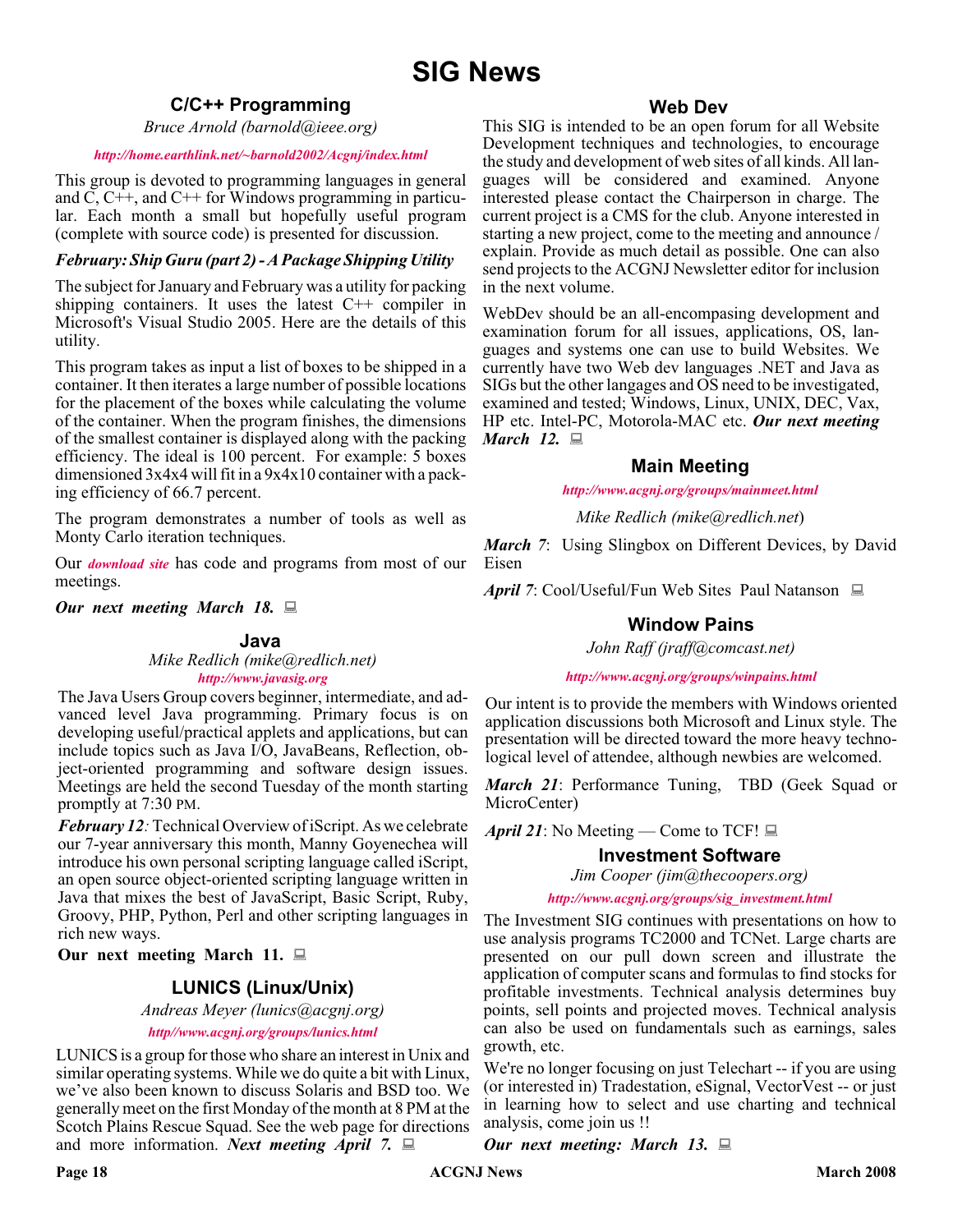### **So You Have a New Digital Camera**

*Robert M. Mayo (bobmayo1(at)cox.net), Cajun Clickers Computer Club (www.clickers.org)*

If you were lucky enough to get a new camera, congratulations! However, along with this jewel, I'm sure you also got a complicated user's manual. I hate 'em! But cheer up; all the mystery will soon go out of that book.

When I bought my first digital camera, I felt lost. I had never worked from menus before, and they seemed so overly complicated. However, after a couple of dozen shots of my refrigerator, washing machine, and the cats, I began to feel comfortable with my new toy. And now, it seems intuitive; I can make changes in the settings without mental effort. In fact, I don't know how I ever got along without the wonderful features this camera has! So the point is: play with it; check out all of the menu options in the privacy of your home so you won't have technical problems later. Following directions in the manual, you're not going to hurt it!

Between photo sessions, it's best not to leave your rechargeable batteries on the charger. Many chargers provide a trickle that's excessive over a period of time, and this will degrade the cells.

In what we laughingly call "the good ol' days," we had a choice of films to use in our cameras. That was wonderful!

There were so many films for color pictures available, as well as the still popular black-and-white shots. And within those two groups, there were fast (ISO 400) Kodak Tri-X films for B&W news (action and nighttime) pictures, as well as slower (ISO 25) Kodachrome film for beautiful, fine-grained slides. If you were happy with black-and-white prints, there was very fine grained Panatomic-X (ISO 32) that could produce great enlargements. There was a film for everything! But what if you had the Panatomic-X in your camera, and six frames hadn't been used yet; and you wanted to shoot a night baseball game under floodlights? You could remove the unfinished film from the camera, or you could bang away at the kids in order to finish the roll. Cheez! What a waste! Plus, you had to obtain a roll of the faster film, too. But with your digital camera, you have all of those "films" in the camera at the same time — color or B&W— with a choice of ISO values to be selected as you need them, regardless of the number of shots you've already made. If only they had done this years ago!

*This article has been provided to APCUG by the author solely for publication by APCUG member groups. All other uses require the permission of the author (see e-mail address above*). 口

#### **SIG News**, *continued*

#### **Layman's Forum**

*Matt Skoda (som359@aol.com) <http://www.acgnj.org/groups/laymans.html>*

*We meet on the second Monday of the month* (no meetings in July and August) to discuss issues of interest to novice users or those who are planning to get started in computing. Watch our those who are planning to get started in computing. Watch our **FireFox Activity**<br>Web page for updates and announcements.  $\Box$ 

#### **Mobile Devices**

*David Eisen (ultradave@gmail.com*

#### *Our next meeting March 19*

#### **Genealogy**

*Frank Warren (kb4cyc@webwarren.com)*

#### *<http://www.webwarren.com/kb4cyc/gensig.shtml>*

Genealogy SIG is for genealogists interested in computers and computer users interested in genealogy, and is a forum to assist members in furtherance of both. We meet at 8 PM on the fourth Thursday each month. We do not meet in November or December. In addition to our Web page, we also have an electronic mailing list. Messages to the list should be addressed to *gensig@webwarren.com*. To subscribe, include the line "subscribe gensig" in the body of the message.

*Due to work schedule conflicts, the SIG Leader cannot make the meetings. If anyone else would like to pick up the baton, carry the banner, help the SIG along, please let us know.*

**DotNet** *Manuel J Goyenechea*

*<http://www.acgnjdotnetsig.org/about.html>*

#### *<http://www.acgnjdotnetsig.org/index.html>*

## *Firefox@acgnj.org*

This SIG is intended to be an open forum for **all** FireFox and Mozilla techniques and technologies, to encourage the study and development of web sites of all kinds. All the browsers will be considered and examined. All are encouraged to "think out of the box" about new web site design. All members and guests are invited to check out the design concepts and voice their opinion. *Meeting third Monday of the month at 7 PM*. *Next meeting March 17.*

#### **NJ Gamers**

*Gregg McCarthy (greggmc@optonline.net)*

*<http://www.NJGamers.com>*

*[www.lanparty.com](http://www.lanparty.com)*

**The next Friday Night Frag will be March 14, 6 p.m. to Saturday 12 noon — 18 hours for 5 bucks!**

BYOC - Bring your own computer

BYOF - Bring your own food.

and if you don't like sitting on metal chairs... BYO chair!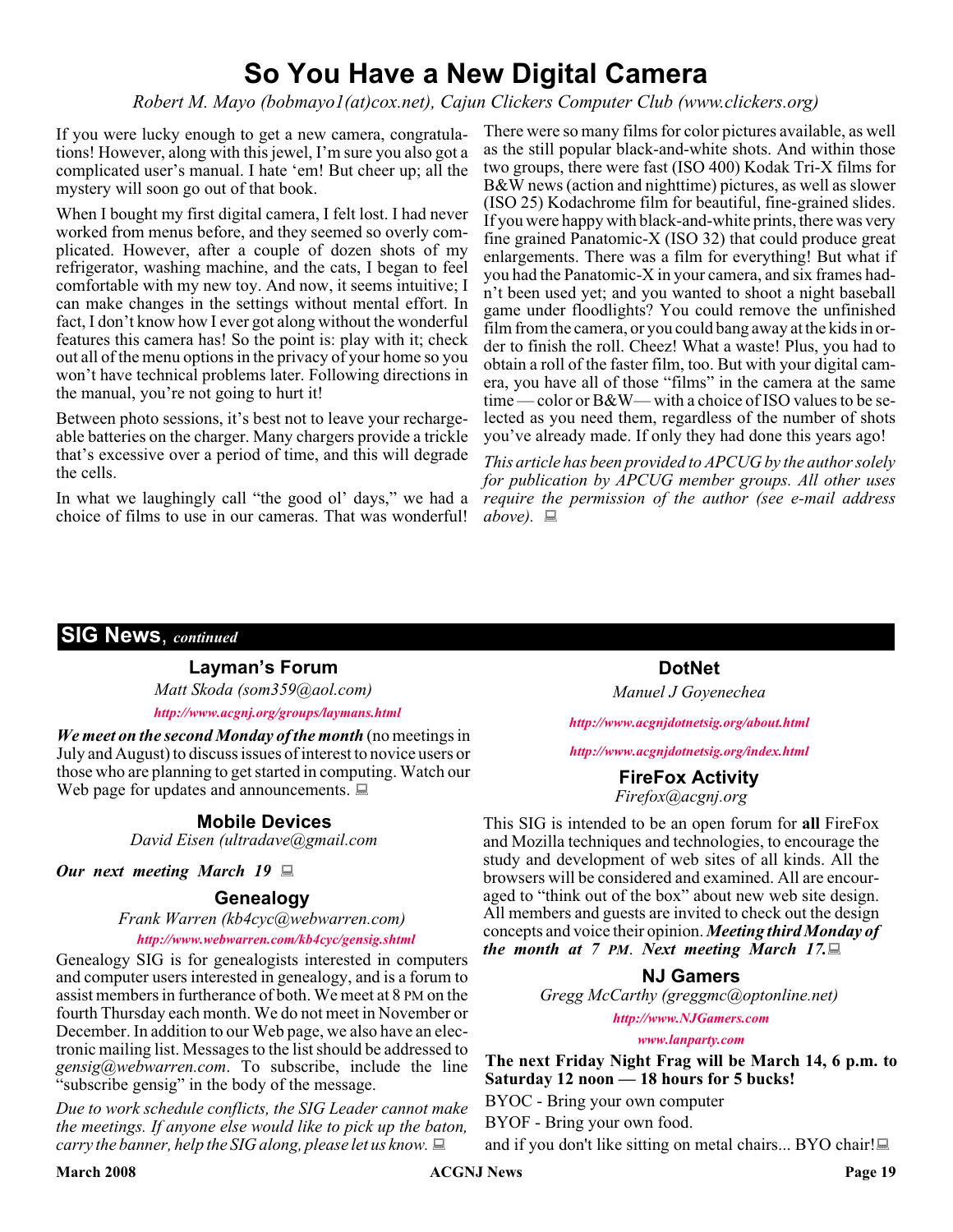### **Guru Corner**

If you need help with any of the technologies listed below, you can call on the person listed. Please be considerate and ca

#### **Discount Computer Magazine Price List**

**As described by the DealsGuy**

| ou can call on the person listed. Please be considerate and<br>ll before 10 PM. |                          |              | 1 <sub>yr</sub>                                                                                                            |         | $2 \text{ yr}$ 3 yr |       |
|---------------------------------------------------------------------------------|--------------------------|--------------|----------------------------------------------------------------------------------------------------------------------------|---------|---------------------|-------|
|                                                                                 |                          |              | <b>Computer Games</b>                                                                                                      | \$10.95 | 20.95               | 29.95 |
|                                                                                 | <b>Software</b>          |              | <b>Computer Gaming World</b>                                                                                               | 14.95   | 28.95               | 41.95 |
| <b>HTML</b>                                                                     | Mike Redlich             | 908-246-0410 | Computer Shopper1                                                                                                          | 16.97   | 32.95               | 47.95 |
|                                                                                 |                          |              | Dr. Dobbs Journal                                                                                                          | 15.95   | 30.95               |       |
|                                                                                 | Jo-Anne Head             | 908-769-7385 | Mac Addict                                                                                                                 | 10.97   |                     |       |
| ColdFusion                                                                      | Jo-Anne Head             | 908-769-7385 | Mac Home Journal                                                                                                           | 15.97   | 29.97               |       |
| <b>CSS</b>                                                                      | Frank Warren             | 908-756-1681 | Mac World                                                                                                                  | 12.95   |                     |       |
|                                                                                 |                          |              | Maximum PC                                                                                                                 | 9.95    | 18.95               | 27.95 |
|                                                                                 | Jo-Anne Head             | 908-769-7385 | Microsoft System Journal                                                                                                   | 21.95   | 39.95               |       |
| Java                                                                            | Mike Redlich             | 908-246-0410 | PC Gamer                                                                                                                   | 12.95   |                     |       |
| $C++$                                                                           | <b>Bruce Arnold</b>      | 908-735-7898 | PC Magazine (22/44/66 Issues)                                                                                              | 25.97   | 48.95               | 68.95 |
|                                                                                 | Mike Redlich             | 908-246-0410 | PC World                                                                                                                   | 16.95   |                     |       |
|                                                                                 |                          |              | Wired                                                                                                                      | 6.00    | 12.00               | 17.00 |
| ASP                                                                             | Mike Redlich             | 908-246-0410 | These prices are for new subscriptions and renewals. All or-                                                               |         |                     |       |
| Perl                                                                            | John Raff                | 973-560-9070 | ders must be accompanied by a check, cash or Money Order.<br>Make payable to Herb Goodman, and mail to:                    |         |                     |       |
|                                                                                 | Frank Warren             | 908-756-1681 | Herb Goodman, 8295 Sunlake Drive, Boca Raton,                                                                              |         |                     |       |
| XML                                                                             | Mike Redlich             | 908-246-0410 | FL 33496                                                                                                                   |         |                     |       |
| Genealogy                                                                       | Frank Warren             | 908-756-1681 | Telephone: 561-488-4465, e-mail: hgoodman@prodigy.net<br>Please allow 10 to 12 weeks for your magazines to start. For      |         |                     |       |
| Home Automation Frank Warren                                                    |                          | 908-756-1681 | renewals you must supply an address label from your pres-<br>ent subscription to insure the correct start of your renewal. |         |                     |       |
|                                                                                 | <b>Operating Systems</b> |              | As an extra service I will mail a renewal notice about 4<br>months prior to their expiration date. I carry more than 300   |         |                     |       |
| Windows 3.1                                                                     | <b>Ted Martin</b>        | 732-636-1942 | titles at excellent prices — email for prices. $\Box$                                                                      |         |                     |       |
|                                                                                 |                          |              |                                                                                                                            |         |                     |       |

### **ACGNJ MEMBERSHIP APPLICATION**

Sign up online at http://www.acguj.org/membershipApplication.html and pay dues with PayPal.

| <b>US/CANADA</b>                                                                                                              | <b>FAMILY OF MEMBER</b> | Dues                                                         | <b>FOREIGN</b> | <b>STUDENT</b> | <b>SENIOR CITIZEN</b> |  |
|-------------------------------------------------------------------------------------------------------------------------------|-------------------------|--------------------------------------------------------------|----------------|----------------|-----------------------|--|
| \$25                                                                                                                          | \$10                    |                                                              | \$55           | \$20           | (Over 65)<br>\$20     |  |
| \$55                                                                                                                          |                         |                                                              |                |                | \$45                  |  |
| Mail this application and your check to:<br>AMATEUR COMPUTER GROUP OF NEW JERSEY, INC., P.0. BOX 135, SCOTCH PLAINS, NJ 07076 |                         |                                                              |                |                |                       |  |
| ■ New Member Renewal ■ Address Change                                                                                         |                         |                                                              |                |                |                       |  |
|                                                                                                                               |                         |                                                              |                |                | Phone                 |  |
|                                                                                                                               |                         |                                                              |                |                | E-Mail                |  |
|                                                                                                                               |                         |                                                              |                |                | URL                   |  |
|                                                                                                                               | \$40<br>City            | (No Newsletter)<br>First Name<br>Mailing Address ___________ | State          |                | Last Name<br>Zip      |  |

What topics would you like to see covered at club meetings?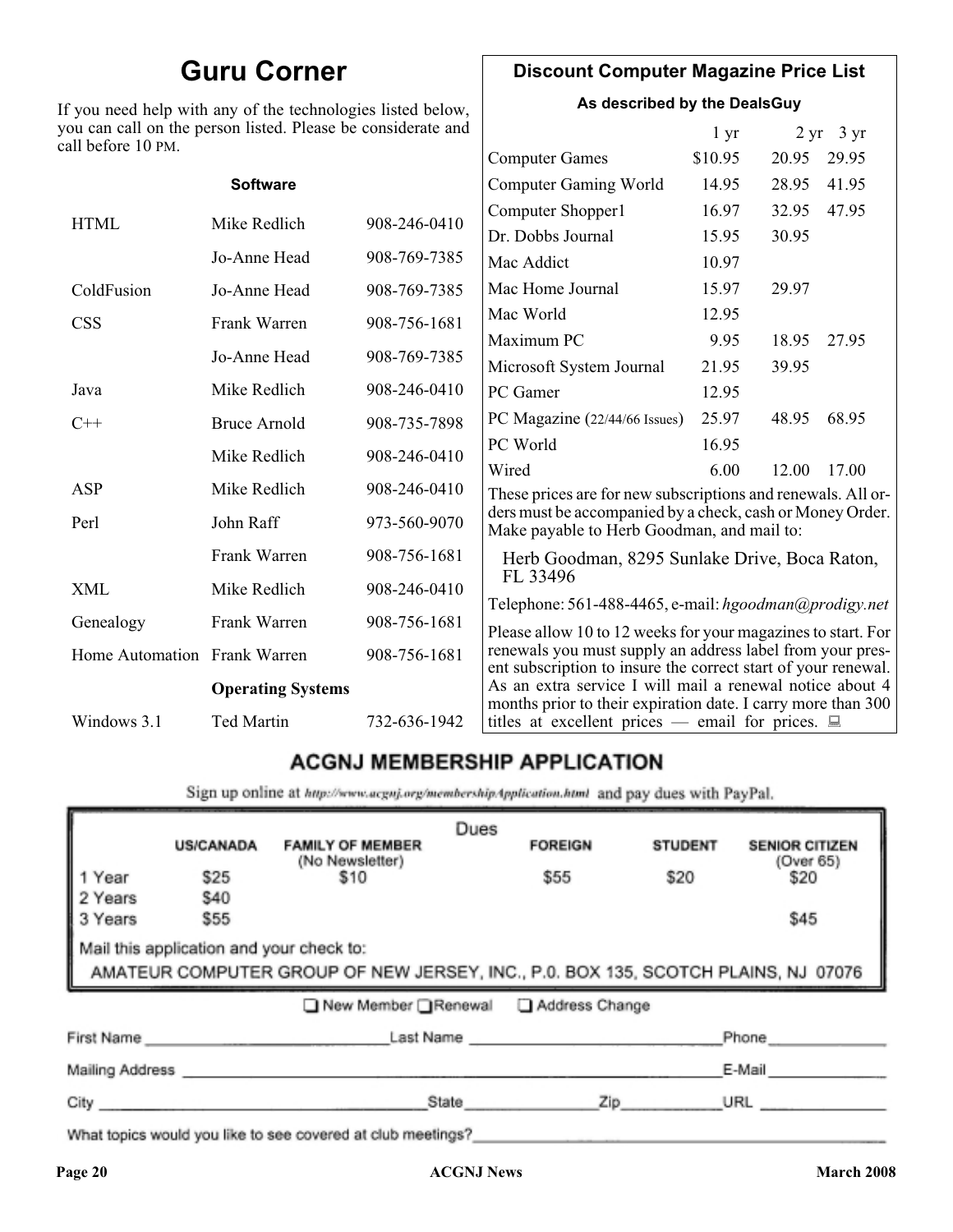| <b>Other Local Computer Groups</b>                                                                                                                       |                                                                                                                                                                                                              |                                                                                                                                                                      |  |  |  |
|----------------------------------------------------------------------------------------------------------------------------------------------------------|--------------------------------------------------------------------------------------------------------------------------------------------------------------------------------------------------------------|----------------------------------------------------------------------------------------------------------------------------------------------------------------------|--|--|--|
| <b>Princeton Macintosh User Group:</b> 7:15 pm 2nd<br>Tuesday, Jadwin Hall, A-10, Washington Rd,<br>Princeton, $(609)$ 252-1163, www.pmug-nj.org         | Linux Users Group in Princeton: 7 pm, 2nd<br>Wednesday, Lawrence Branch Mercer Library,<br>Rt#1 & Darrah Lane, Lawrence NJ<br>http://www.lugip.org                                                           | <b>New York PC:</b> 3rd Thurs, 7 pm, PS 41, 116 W<br>11th St. For info call hotline, (212) 533-NYPC,<br>http://www.nypc.org                                          |  |  |  |
| <b>Computer Education Society of Philadelphia:</b><br>Meetings & Workshops at Jem Electronics, 6622<br>Castor Ave, Philadelphia PA. www.cesop.org/       | <b>Brookdale Computer Users Group:</b> 7 pm, 3rd<br>Friday, Brookdale Community College, Bldg<br>MAN Rm 103, Lincroft NJ. (732)-739-9633.<br>www.bcug.com                                                    | NJ Macintosh User Group: 8 pm, 3rd Tuesday,<br>Allwood Branch Library, Lyall Rd, Clifton NJ.<br>$(201) 893 - 5274$ http://www.njmug.org.                             |  |  |  |
| PC User Group of So. Jersey: 2nd Mon., 7 pm,<br>Trinity Presb. Church, 499 Rt 70 E, Cherry Hill,<br>NJ. L. Horn, (856) 983-5360<br>http://www.pcugsj.org | Hunterdon Computer Club: 8:30 am, 3rd Sat,<br>Hunterdon Medical Center, Rt 31, Flemington NJ.<br>www.hunterdoncomputerclub.org. (908)<br>995-4042.                                                           | NY Amateur Computer Group: 2nd Thurs, 7<br>pm, Rm 806 Silver Bldg, NYU, 32 Waverly Pl,<br>NYC http://www.nyacc.org                                                   |  |  |  |
| Morris Micro Computer Club: 7 pm 2nd Thurs.,<br>Morris County Library, Hanover Ave, Morristown<br>NJ, (973) 267-0871.<br>http://www.morrismicro.com      | Central Jersey Computer Club: 8 pm, 4th Fri-<br>day, Rm 74, Armstrong Hall, College of NJ. Rich<br>Williams, (609) 466-0909.                                                                                 | NJ PC User Group: 2nd Thurs, Monroe Rm at<br>Wyckoff Public Library, 7 pm. Maureen Shannon,<br>$(201)$ 853-7432, www.njpcug.org                                      |  |  |  |
| noon Main Meeting, groups 8 am-3 pm. Upper<br>Moreland Middle School, Hatboro PA. (215)<br>764-6338. www.pacsnet.org                                     | <b>Philadelphia Area Computer Society: 3rd Sat, 12 NJ Computer Club: 6:15 pm, 2nd Wednesday ex-</b><br>cept Jul & Aug, North Branch Reformed Church,<br>203 Rt 28, Bridgewater NJ <i>http://www.njcc.org</i> | Princeton PC Users Group: 2nd Monday,<br>Lawrenceville Library, Alt Rt 1 & Darrah Lane,<br>Lawrenceville, Paul Kurivchack (908) 218-0778,<br>http://www.ppcug-nj.org |  |  |  |

## **Classified**

**FREE TO MEMBERS**. Use our classified ads to sell off your surplus computer stuff. Send copy to Classified, ACGNJ NEWS, P.O. Box 135, Scotch Plains NJ 07076 or e-mail to the editor, *bdegroot@ptd.net*. Classified ads are free to members, one per issue. Non-members pay \$10. Send check payable to ACGNJ Inc. with copy. Reasonable length, please.



#### **Radio and TV Programs**

**Computer Radio Show**, WBAI 99.5 FM, NY, Wed. 8-9 p.m. **Software Review,** The

Learning Channel, Saturday  $10-10:30$  p.m. **On Computers**, WCTC 1450

AM, New Brunswick, Sunday 1-4 p.m. To ask questions call (800) 677-0874.

**PC Talk**, Sunday from 8 p.m. to 10 p.m., 1210 AM Philadelphia. 1800-876-WPEN, Webcast at *<http://www.pctalkweb.net>*.

**MarketPro Shows**

*<http://www.marketpro.com/>*

**March 15 & 16**: Meadowlands Expo Center, Secaucus **April 19 & 20**: Meadowlands Expo Center Secaucus **April 26 & 27**: Trenton Computer Festival (TCF) at The College of New Jersey, Ewing NJ Saturday 10-5 & Sunday 10-4

 $\blacksquare$ Amold **Auditorium**  $178$  $\sqrt{1.5 \cdot 22}$ Fcho Borden State Parkwi Queen Diner Bodle Ave Г اھ<br>ا Scotch Plains Rescue Sound **Ext1 135** 

#### *<http://www.apcug.net>*

#### **Directions to Meetings at Scotch Plains Rescue Squad, 1916 Bartle Ave., Scotch Plains NJ**

#### **From New York City or Northern New Jersey**

Take Route 1&9 or the Garden State Parkway to US 22 Westbound.

#### **From Southern New Jersey**

Take Parkway north to Exit 135 (Clark). Stay on left of ramp, follow circle under Parkway. Bear right to Central Avenue; follow to Westfield and under RR overpass. Left at light to North Avenue; follow to light in Fanwood. Right on Martine (which becomes Park Ave). Right on Bartle Ave in middle of shopping district.Scotch Plains Rescue Squad (2-story brick) is located on the right. Do not ing. park in the row next to the building — you'll be towed.

#### **From I-78 (either direction)**

Take exit 41 (Scotch Plains); follow signs to US 22. Turn right at mile past Terrill Road and immediately past the overpass. Exit onto light at bottom of hill and use overpass to cross Rt. 22. Follow US 22 Park Avenue South and follow the directions above to the Rescue Westbound directions.

#### **From US 22 Westbound**

Exit at Park Avenue, Scotch Plains after McDonalds on the right, diagonally opposite Scotchwood Diner on the left, immediately before the overpass. After exiting, turn left at the light and use overpass to cross US 22. Bear right at bottom of ramp to continue south on Park Avenue. Turn left at the second light (a staggered intersection). Scotch Plains Rescue Squad (2-story brick) is on the right. Do not park in the row next to the building — you'll be towed. We meet on the second floor, entering by the door at the right front of the build-

#### **From Western New Jersey**

Take US 22 Eastbound to the Park Avenue exit. The exit is about a Squad building.  $\Box$